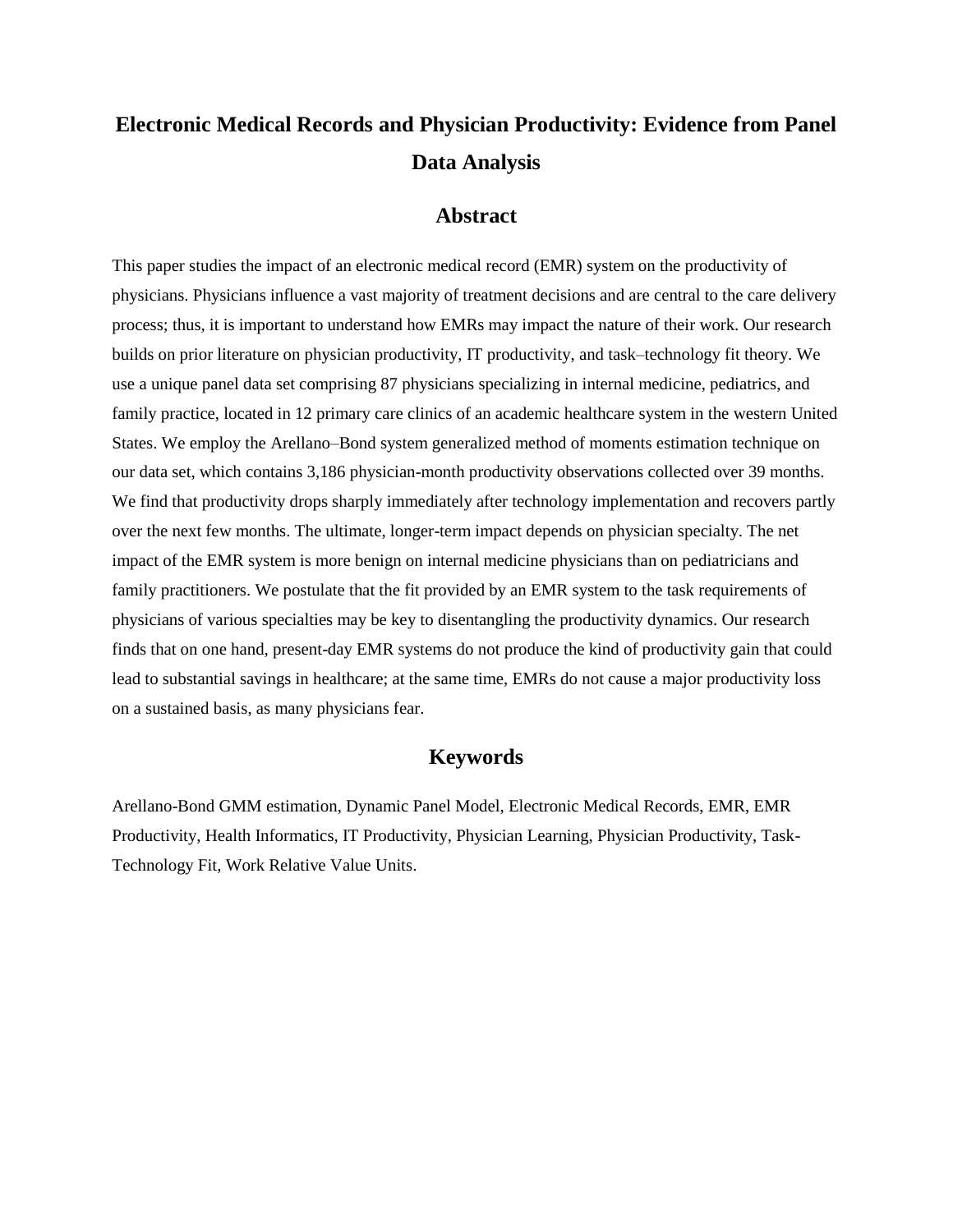### **Introduction**

Widespread and meaningful application of modern information technologies (IT) in the health care industry is considered essential for the economic well-being of the United States. Central to this goal is the effort to digitize patient records and introduce electronic medical record (EMR) technologies into the practice of health care. EMRs are comprehensive records of patients' health-related information, created, gathered, and managed by clinicians and staff from a single care-providing organization. The application of EMRs is expected to play a fundamental role in the transformation of the health care industry in the U.S. because these technologies hold the promise to eliminate pathologies present in clinical processes, and improve quality of care (Aron et al. 2011, Devaraj and Kohli 2003, Linder et al. 2012, McCullough et al. 2010, Menon and Kohli 2013, Zhou et al. 2009). By making information available at the point of care, EMRs can also streamline health care processes and enhance the efficiency of care delivery (Agarwal et al. 2010, Dranove et al. 2012, Goh et al. 2011, Furukawa et al. 2010, Housman et al. 2006, Lee et al. 2013). Not surprisingly, policy makers in the U.S. have made a significant push to increase the use of EMRs among physicians through promoting and publicizing both incentives and eventual penalties. As unprecedented investments are being made in the U.S. health care industry to implement EMRs, it is critical to understand the implications of such initiatives (Lee et al. 2013).

This paper examines the impact of EMRs on physician productivity, a measure of a physician's output weighed by input. Examining how EMRs impact physician productivity is vital for two reasons. First, physicians are typically the highest paid employees in health care organizations. They are also at the frontline of interactions with EMRs. Physicians perform not only knowledge work, such as making decisions and crafting treatment regimen based on patient information, but also data entry and system operation. This is a stark contrast with other industries such as financial services, manufacturing and telecommunications, where top executives delegate data entry and system operation to less-expensive employees at lower levels, and perform only knowledge-intensive tasks. The post-EMR data entry burdens on physicians are exacerbated due to less efficient workflows engendered by currently available EMRs, such as the use of drop-down menus, free-text typing, and generic template-based data entry on multiple screens that are not customized for physicians. Thus, physicians have significant concerns about clinical documentation, efficiency in patient processing and administration issues (Agarwal et al. 2010, Holden 2010). This study draws attention to these physician-centric issues, which are one of the critical determinants of EMR implementation success and system-wide impacts, yet have received relatively little attention in the past.

Second, EMR's impact on physician productivity is also likely to affect whether or not the technology fulfills its potential to curtail the rise in health care expenditures in the U.S. Physicians are at the frontline of overall health care expenditures. They drive a majority of care decisions and up to 21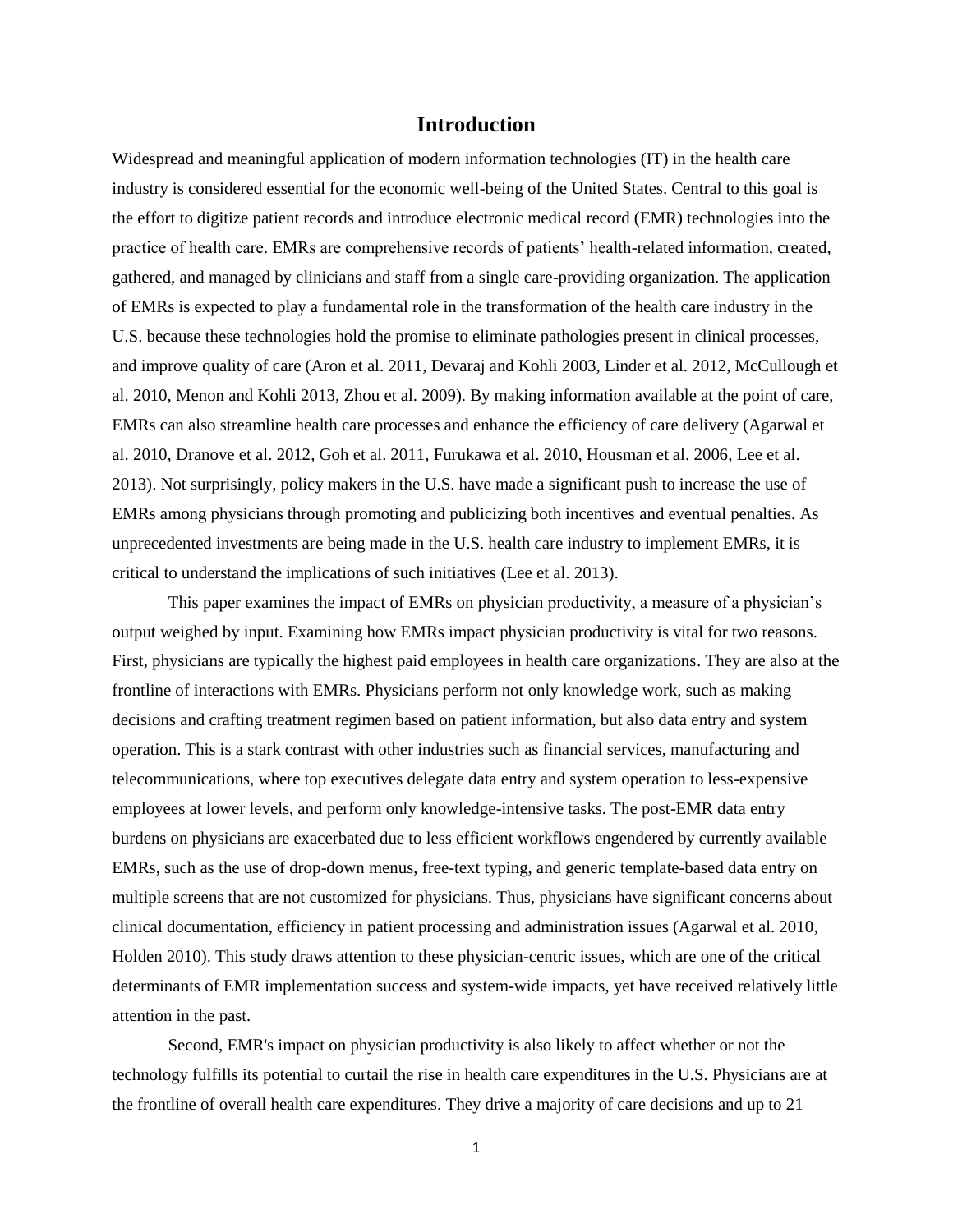percent of health care costs in the U.S. can be directly attributed to the services they provide (Hartman et al. 2011). EMRs hold the potential to improve physician workflows and productivity, and consequently, contain health care costs. However, the purported, and much-publicized, benefits of EMRs are possible only when physicians use these technologies meaningfully in patient care (DeVore and Figlioli 2010, Holden 2010, HITECH Act 2009). The willingness of physicians to use EMRs is critical to their widespread diffusion in the health care industry (Goh et al. 2011).

Given this backdrop, and the national policy consensus towards digitizing patient data, it is vital to understand how the transition to EMRs will affect physician productivity. However, there is limited formal research on the nature and dynamics of productivity impacts of EMRs on physicians (Cheriff et al. 2010, Stevens 2010). Past empirical research in information systems (IS) has generally focused on other industries such as financial services, manufacturing, IT products and retailing (Chiasson and Davidson 2005). Insights from these studies are not easily applicable in the context of EMR use by physicians because of fundamental differences in how the EMR technology is used by them in comparison to technology uses by the highly educated knowledge workers and top executives in other industries. Concurrently, research in health IT (HIT) has been largely clinically-oriented and focused on correlations between variables, while paying insufficient attention to contextual factors of HIT use (Agarwal et al. 2010). Accordingly, researchers have suggested that an explicit focus on use context of various providers and the application of granular data are critical for advancing research on performance impacts of HIT (Agarwal et al. 2010, Athey and Stern 2002, Himmelstein et al. 2010).

This paper attempts to fill the gap in the literature by examining two important research questions: 1) How does physician productivity change over time as a result of EMR implementation? Does physician productivity differ in different time periods, such as immediately after EMR implementation, in the medium term as the physicians and other systems adapt to the new system and during steady state after the learning period? 2) Does this impact differ for physicians of different specialties? If yes, what are some potential explanations for these differences? Examining these issues enables us to provide the context of EMR use for physicians of different specialties, and to focus on how this context evolves temporally.

We define physician productivity as the total amount of production physicians generate each month, measured in work relative value units (or WRVUs), per unit time. WRVU is a measure of clinical work accomplished when seeing a patient, after accounting for multiple factors such as type and severity of the patient problem, and the diagnostic procedures used in treating the patient. Thus, an hour spent with a patient in the operating room, performing an oncological surgery, yields a different WRVU than the same amount of time spent counseling a patient in the office. Furthermore, WRVUs normalize the amount of production generated by physicians and facilitate cross-specialty and cross-disease comparisons (Miller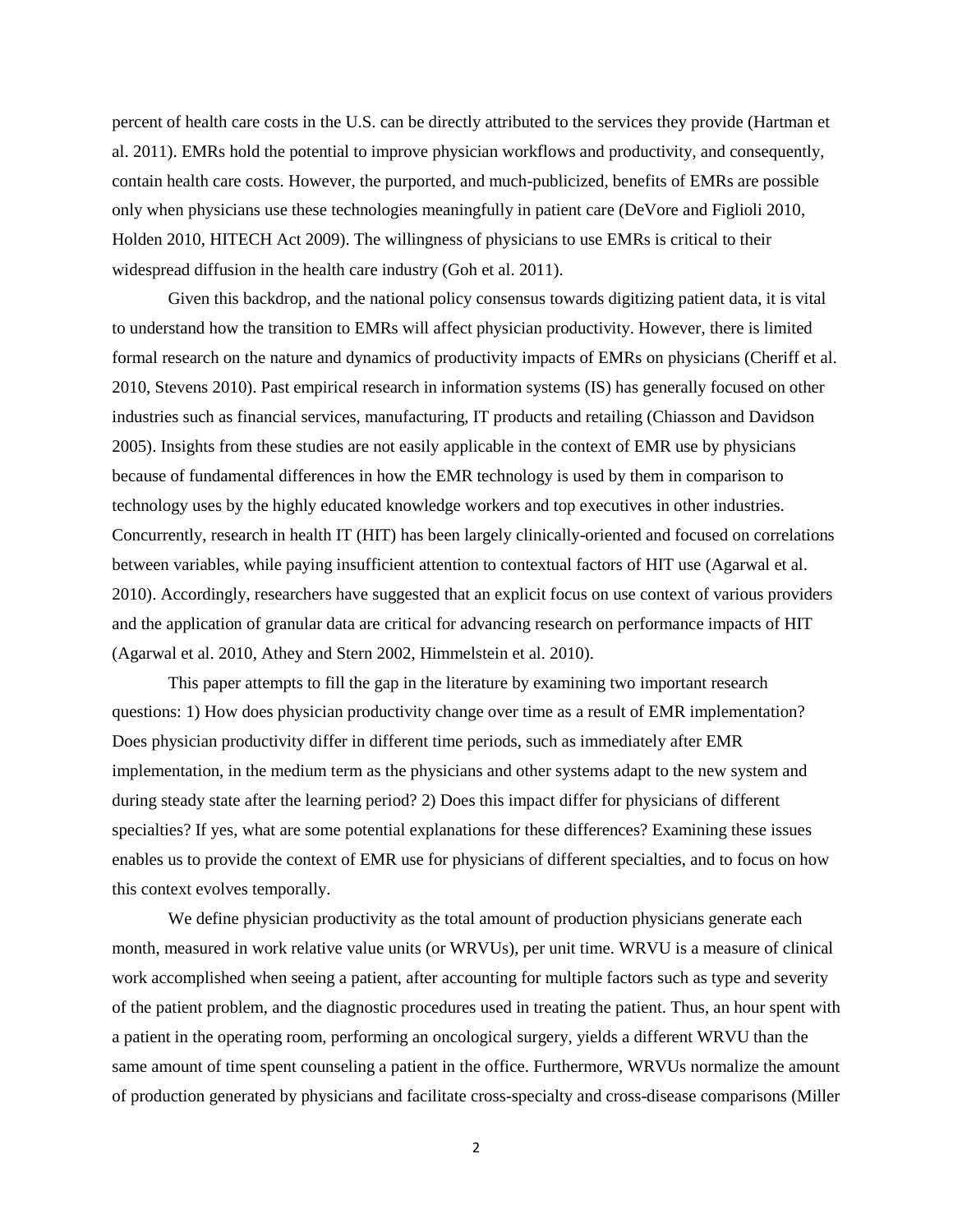et al. 2012), thereby addressing an important issue in the literature – how to measure and compare the performance of knowledge workers (Aral et al. 2012, Chang and Gurbaxani 2012).

We suggest that the nature of interactions physicians have with EMRs can potentially play an important role in the performance and productivity discourse. These interactions can be classified into two broad categories - information review and information entry. The first category refers to physicians' use of EMRs to *retrieve, review, aggregate and synthesize* information, which helps them learn about the patient's current and past health conditions and enables better and faster decision making. The second category involves using EMRs to *enter and document* patient conditions, diagnoses, treatments and test results. It is generally understood that IT is powerful and efficient at the first task, and relatively less so at the second (O'Malley et al. 2009, Park et al. 2012, Vishwanath et al. 2010). Our research provides suggestive evidence that the time tradeoffs inherent between the two types of EMR uses may differentially impact the productivity of physicians in different specialties, and calls for further and more formal investigations to obtain conclusive evidence.

The data for our study were collected at an academic medical center associated with a large public university in western United States. We focused our study on primary care physicians (PCPs). PCPs are an important physician segment to study because they coordinate care for patients, and visits to them constitute more than 60 percent of total physician visits patients make in the United States (Sebelius et al. 2011). We collected pre- and post-implementation productivity data on 87 PCPs over a 39-month period, yielding 3,186 physician-month observations. These Physicians - Internal Medicine specialists (IMs), Pediatricians (Peds) and Family Practitioners (FPs) – were spread over 12 clinics at our study site. Additionally, we collected qualitative interview data from three top administrators, two of whom are also physicians, and survey data from 35 physicians, to obtain insights into the context of EMR use at our study site. Our central finding is that the impact of EMR on productivity varies significantly across physician specialty and time periods.

### **Related Literature and Theoretical Development**

The conceptual foundations for our study draw upon research from three strands of work – physician productivity, IT-enabled productivity and task-technology fit. The physician productivity literature provides us with insights on various productivity measures that have been used by researchers, and helps us select a measure that affords a consistent meaning of productivity across physician specialties. Prior work on IT-enabled productivity sensitizes us to the importance of data and measurement issues and broad patterns of post-technology impacts on organizations. The task-technology fit literature helps us establish the context of IT use and explain the rationale for why some forms of IT, under certain circumstances, produce productivity gains, while other forms do not deliver such gains. Next, we discuss extant literature and present our propositions.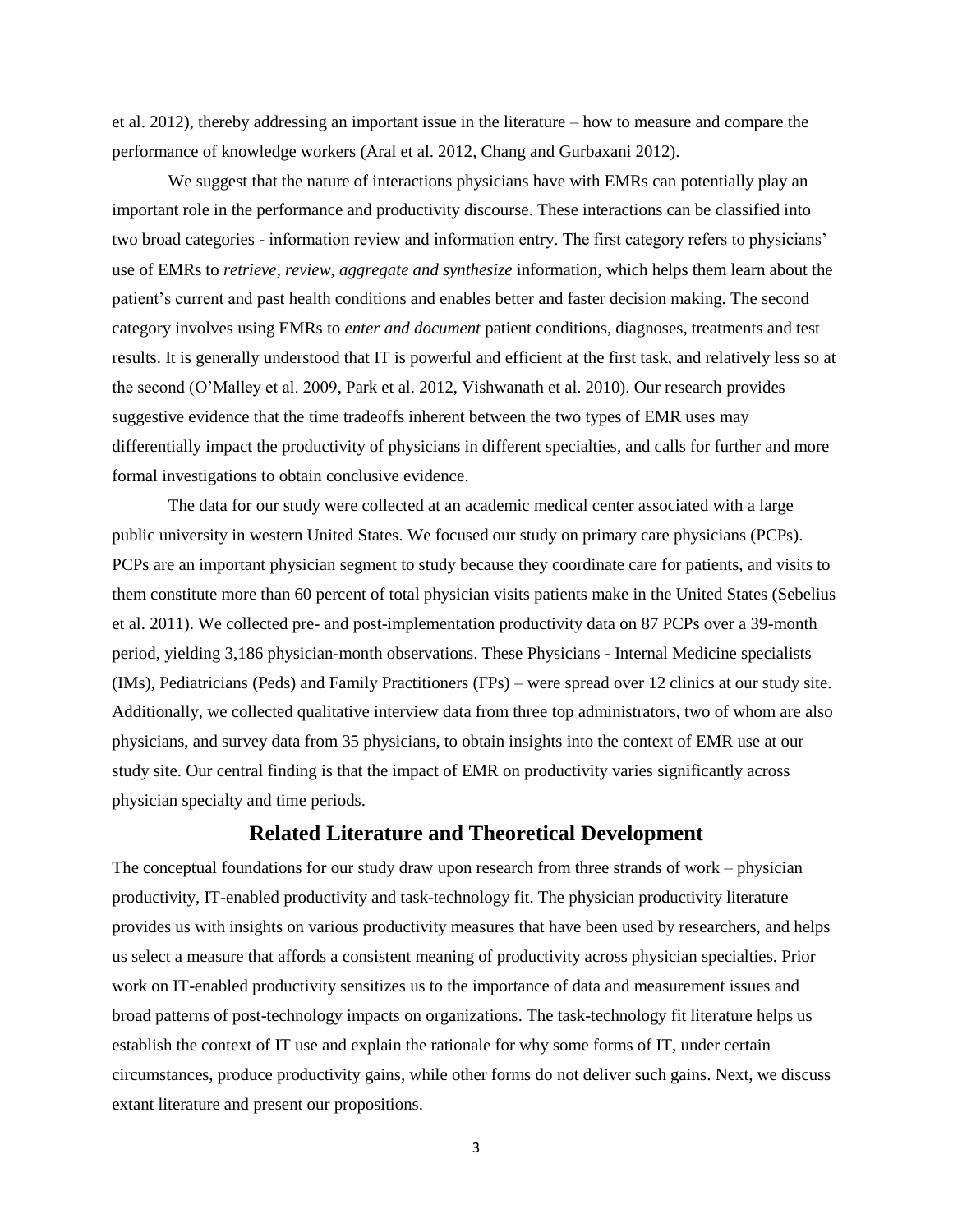#### **Physician Productivity**

In the health care industry, the conceptualization and measurement of physician input and output are central to revenue generation, physician compensation and workforce planning (Newhouse and Sinaiko 2007-2008, Tufano et al. 1999). However, productivity of knowledge workers, such as physicians, defies simple measurement because their outputs, which include appropriate and inappropriate outcomes, as well as inputs, such as time, knowledge and skills, are not directly comparable (Zaslove 2003). Some commonly used measures, including the number and type of patient encounters, time spent with patients, and revenues generated for the organization are not robust. For instance, the revenue generated by a physician is directly dependent on the insurance carried by the patient, and may not accurately reflect physician productivity.<sup>1</sup> Similarly, measures of time and patient encounters suffer from the limitation that not every office visit made by the patient or block of time spent by a physician with the patient is the same (Johnson and Newton 2002).

The concept of work relative value units (WRVUs) has evolved to address the above limitations in measuring physician productivity (Newhouse and Sinaiko 2007-2008). WRVUs are relative value units (RVUs) generated for clinical activities rather than administrative, teaching, training or care coordination activities, to measure physician productivity (Coleman et al. 2003). WRVUs are determined by the Centers for Medicare and Medicaid Services (CMS), in consultation with a committee, consisting of 23 representatives from major specialties, as well as delegates from the American Medical Association (AMA). The measure is independent of any dollar amount generated, thus limitations associated with patient charges, collections and insurance mix are excised away from WRVU calculations. Further, as discussed, WRVUs account for the fact that patient encounters are different.

The conceptualization of WRVUs was shaped by the work of Hsiao and his colleagues (Hsiao et al. 1988). Their research led to the development of resource-based relative value scale (RBRVS), which is used to assign a work relative value unit to every current procedure terminology (CPT) code (Maxwell and Zuckerman 2007-2008). Under the system developed, WRVUs are calculated from four resource components: the complexity of the task; technical skill and physical effort; mental effort and judgment; and physician's psychological stress about inadvertent injury or illness caused to the patient due to treatment. For instance, the CPT code of 99203, used for outpatient visit of a new patient, generates 1.42 WRVU; the CPT code of 99213, used for outpatient visit of an existing patient, generates 0.97 WRVU; and the CPT code of 99291, used for critical care first hour, generates 4.50 WRVU. These WRVUs reflect the "resource costs" physicians incur to provide care to patients. Once the patient visit has been coded in CPTs and converted, the resultant metric, WRVU, is comparable across all specialties. Thus the

 $\overline{a}$ 

<sup>1.</sup> Two doctors who are similar in every other aspect, except one sees largely private insurance patients and the other sees largely Medicare and Medicaid patients, will generate considerably different revenue streams.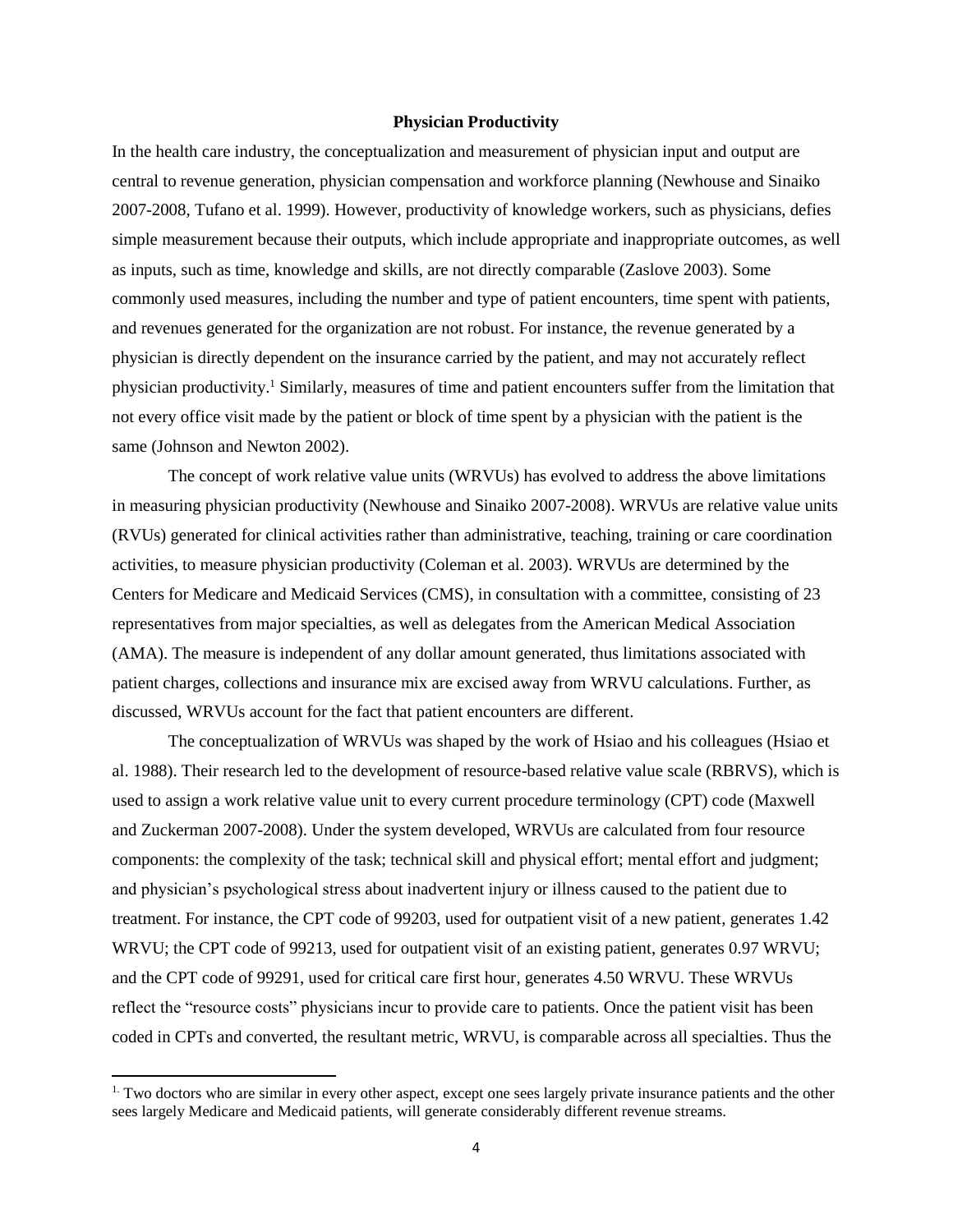productivity of a family practitioner can be directly compared with those of a cardiologist, a pediatrician and an oncologist, because the acuity and the number of the patients seen by them are already reflected in the total WRVUs they generate. Due to its grounding in the nature of physicians' work, its creation by domain experts such as physicians, statisticians, economists and measurement experts, and its support by the AMA, CMS and other leading organizations, WRVU has been widely adopted, and is now the *de facto* physician productivity measure used in the industry. This measure has been applied extensively in the clinical literature to analyze physician productivity (Andreae and Freed 2002, Holcombe and Hollinger 2010, Miller et al. 2012). We use this measure in our study.<sup>2</sup>

#### **IT-enabled Productivity**

Extant research on IT productivity is mature (Aral et al. 2012a, Brynjolfsson and Hitt 1996, Hitt et al. 2002, Lee at al. 2013, Menon et al. 2000, Tambe and Hitt 2012). Using more granular and extensive data and advanced econometric techniques, researchers have found convincing positive relationships between IT and productivity at firm (Aral et al. 2012b, Banker et al. 2002, Barua and Lee 1997, Brynjolfsson and Hitt 1996, Tambe and Hitt 2012, Tambe et al. 2012), industry (Jorgenson and Stiroh 2000) and country levels (Dewan and Kraemer 2000). While this research has proven invaluable in laying the foundation for future studies, our work expands this influential line of research in two important ways.

First, extant IT productivity research is concentrated on manufacturing industries (Aral et al. 2012). This lopsided focus on manufacturing is not reflective of the U.S. economy, which is primarily service-oriented. Additionally, large improvements in productivity in the last decade can be attributed to those occurring in the services sector of the economy (Triplett and Bosworth 2004). Thus, ironically, while the service industry is the largest employer of workers and user of IT, researchers know less about productivity mechanisms and magnitude changes in the service industry than in the manufacturing industry. Relatedly, only a small number of studies have examined productivity implications of IT in the health care industry (e.g., Agha 2012, Dranove et al. 2012, Furukawa et al 2010, Lee at al. 2013). Second, individual worker level productivity studies are lacking in the IS literature (Aral et al. 2012a, Bulkley and Van Alstyne 2004). Research investigating the productivity of *knowledge workers* is particularly sparse in the literature. Measuring the productivity of these workers is markedly difficult as output they produce are not as concrete and tangible as those generated by other professions (Aral et al. 2012a), and gains or impediments in productivity are difficult to attribute to one person. These limitations have inhibited the research on productivity impacts of IT on knowledge workers, especially physicians.

Despite these limitations, extant research can inform investigation on productivity impacts of IT on knowledge workers. Cronin and Gudim (1986) suggest that information has the features of a hidden property good, so its contribution to processes is not fully realized in the short-term. The nature of IT

 $\overline{\phantom{a}}$ 

 $2^2$  The most current WRVUs and the corresponding CPTs can be obtained from the CMS website.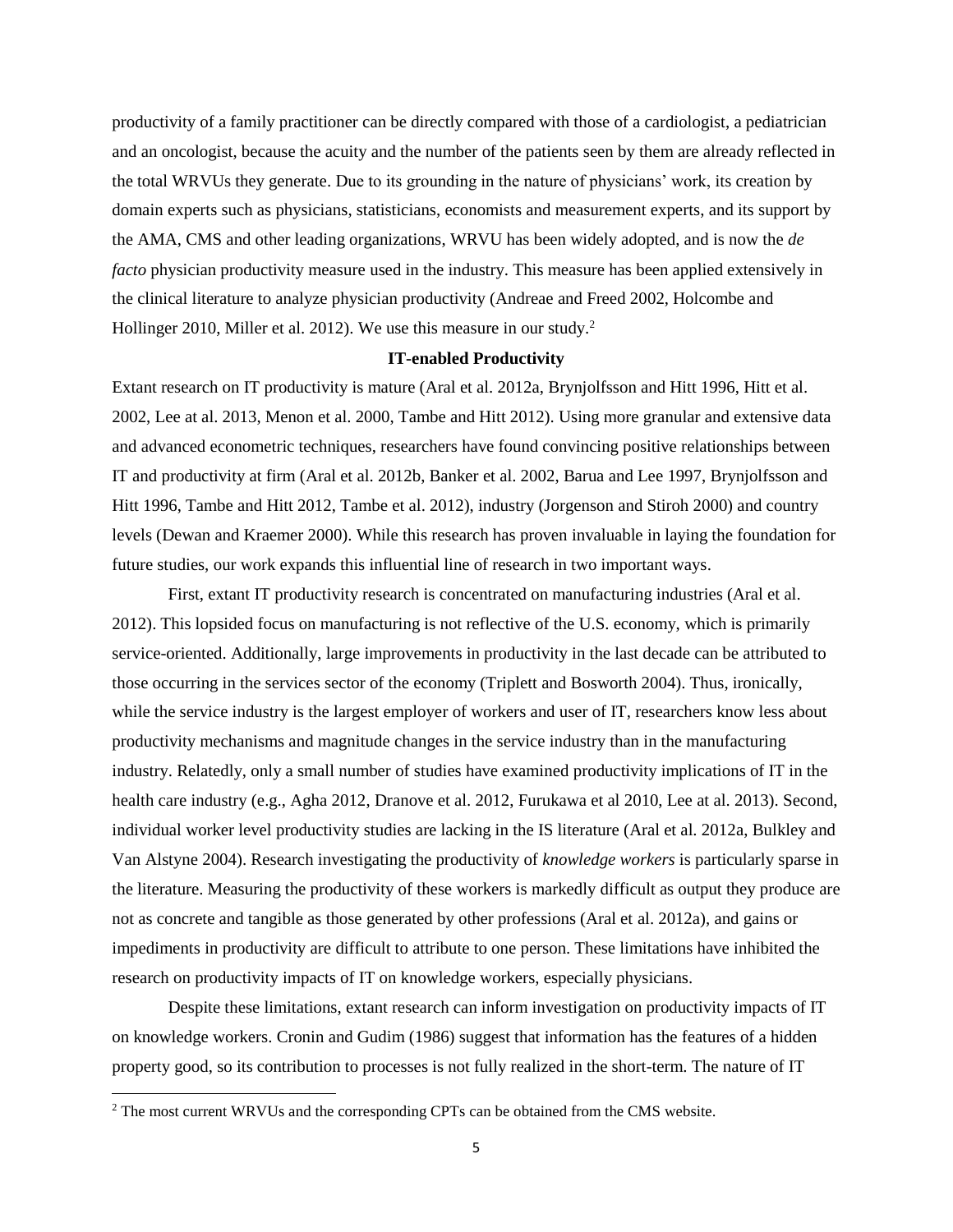impacts evolves, and the immediate effects of IT may be significantly different than longer-term ones (Aral et al. 2006, Tambe et al. 2012). The introduction of a new technology triggers the disruption of existing work practices, routines and information flows (Aral et al. 2012b, Pisano et al. 2001). Goh et al. (2011) suggest that HIT can significantly influence information flow routines by facilitating certain new functionalities, while simultaneously eliminating others possible with past routines. For instance, paperbased records enable easy and reliable communication between physicians, which they use to track the medical condition of patients. The introduction of an EMR forces physicians to invest time to acquire specialized knowledge to use the new system. Such investments and learning needs are higher for interventions that require new forms of information processing and significant adjustments to workflows. As a result, the disruptions caused by new technologies can result in a short-term decline in productivity because of shocks to the existing work systems (Kemerer 1992, Pisano et al. 2001).

The initial drop is well-documented in the literature for large enterprise systems (Aral et al. 2006, Aral et al. 2012b, Bendoly and Cotteleer 2008, Brynjolfsson and Hitt 2000, Hitt et al. 2002). As users develop expertise with the new technology to more fully exploit its potential, and integrate its functionalities in their workflows, their productivity begins to improve. Thus, a recovery ensues in productivity levels as workers become more familiar with the new system, and procedures become better aligned. Information can make individuals more productive by enhancing the efficiency with which the problem space can be navigated and obtaining additional information that enhances knowledge and the search process (Bulkley and Van Alstyne 2004). Once the technology has been absorbed – i.e., in a stable post-learning period – productivity gains plateau (Kemerer 1992), and any further variations in productivity should reflect the variation pattern prior to the deployment of the technology. Emphasizing this temporal impact of enterprise resource planning (ERP) systems, Hitt et al. (2002) argue for a more nuanced examination of the long-term productivity effects of IT. Similar to ERP systems, EMRs entail significant process modifications, as well as development of more complete and reliable patient data. Thus, we expect physician productivity levels to decline after an EMR implementation. However, as physicians acquire expertise and proficiency with the technology, and integrate it in their workflows, we expect the productivity levels to improve. Finally, we expect productivity levels to plateau after the full absorption of the EMR technology. Thus, we propose:

# **Proposition 1: Following the implementation of an EMR system, a physician's productivity is likely to undergo a period of decline. This is likely to be followed by a reversal in trend where physician productivity begins to recover, and then plateaus.**

#### **Task-Technology Fit**

The central tenet of TTF theory is that the alignment between task needs and system functionalities drive task performance (Banker et al. 2002, Dennis et al. 2001, Goodhue 1995, Goodhue and Thompson 1995).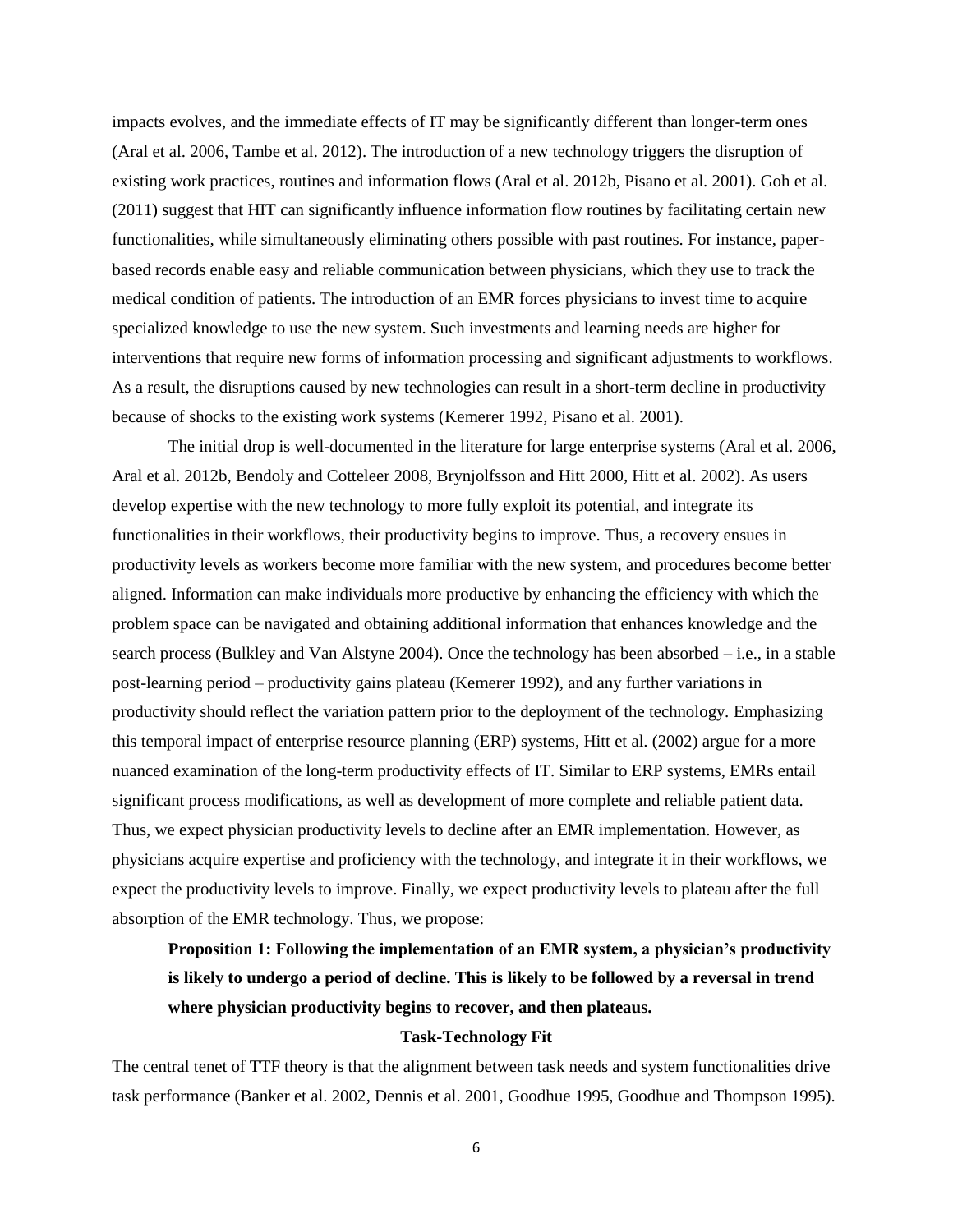The TTF theory suggests that it is important that the information processing features of the technology fit informational requirements of the task. For simple tasks, no information processing support may be required, but for tasks that entail decision making and judgment, of which clinical tasks are an apt example, information processing adds significant value (Dennis et al. 2001, Zigurs and Buckland 1998). Information processing support entails enabling users to evaluate, gather and aggregate information as well as to organize and analyze information (Zigurs and Buckland 1998).

As discussed earlier, EMRs can potentially influence physician productivity through two possible effects, information review and information entry. Accordingly, the influence of EMRs on different groups of physicians may differ if the technology provides disparate impacts with respect to information review vs. information entry, and these groups diverge in the extent to which they employ information review vs. information entry features. The first impact is dependent on how EMRs alter the way physicians access and record patient information during the care provision process. Information review functionalities of EMRs enable physicians to retrieve and synthesize information quickly and efficiently. Traditional, paper-based, patient records pose substantial challenges in the retrieval of the patient file, possibly from a different location or administrative unit, and in locating and searching for specific information from a patient's voluminous health history. EMRs can speed-up information retrieval and search. Moreover, EMR systems facilitate combination, aggregation and synthesis of multiple data elements for physicians. For instance, consider an IM physician interested in looking at time-series data on a particular test (CRP levels) for a patient who has had a series of lab tests (e.g., WBC count, CRP levels, etc.). With the traditional paper record, the physician will need to extract this data, which might be scattered over several pages in the file, and collate the information. An EMR system, in contrast, makes such data easy to retrieve, and moreover, facilitates visual display of test results as a longitudinal line graph. Thus, EMRs enhance the speed with which physicians can obtain additional information about disease conditions, search for more relevant information and navigate the embedded knowledge base, resulting in improved information review, synthesis and medical decision making (Bulkley and Van Alstyne 2004). In contrast, EMR technologies may actually make information entry less efficient. EMR technologies often change the way physicians enter information, such as documentation about a patient visit. Information entry with EMRs requires a higher level of technological skill, including typing sentences or paragraphs and navigating a hierarchy of forms and/or check-boxes to enter visit details. Physicians are required to enter both structured and unstructured data in patients' electronic records. Because of access restrictions placed on patients' records and privacy-related regulatory requirements, doctors can no longer rely on nurses to enter patient information. For many physicians, this new mode of data entry can consume a greater amount of time relative to scribbling notes, dictation, or checking Yes/No boxes on a paper form.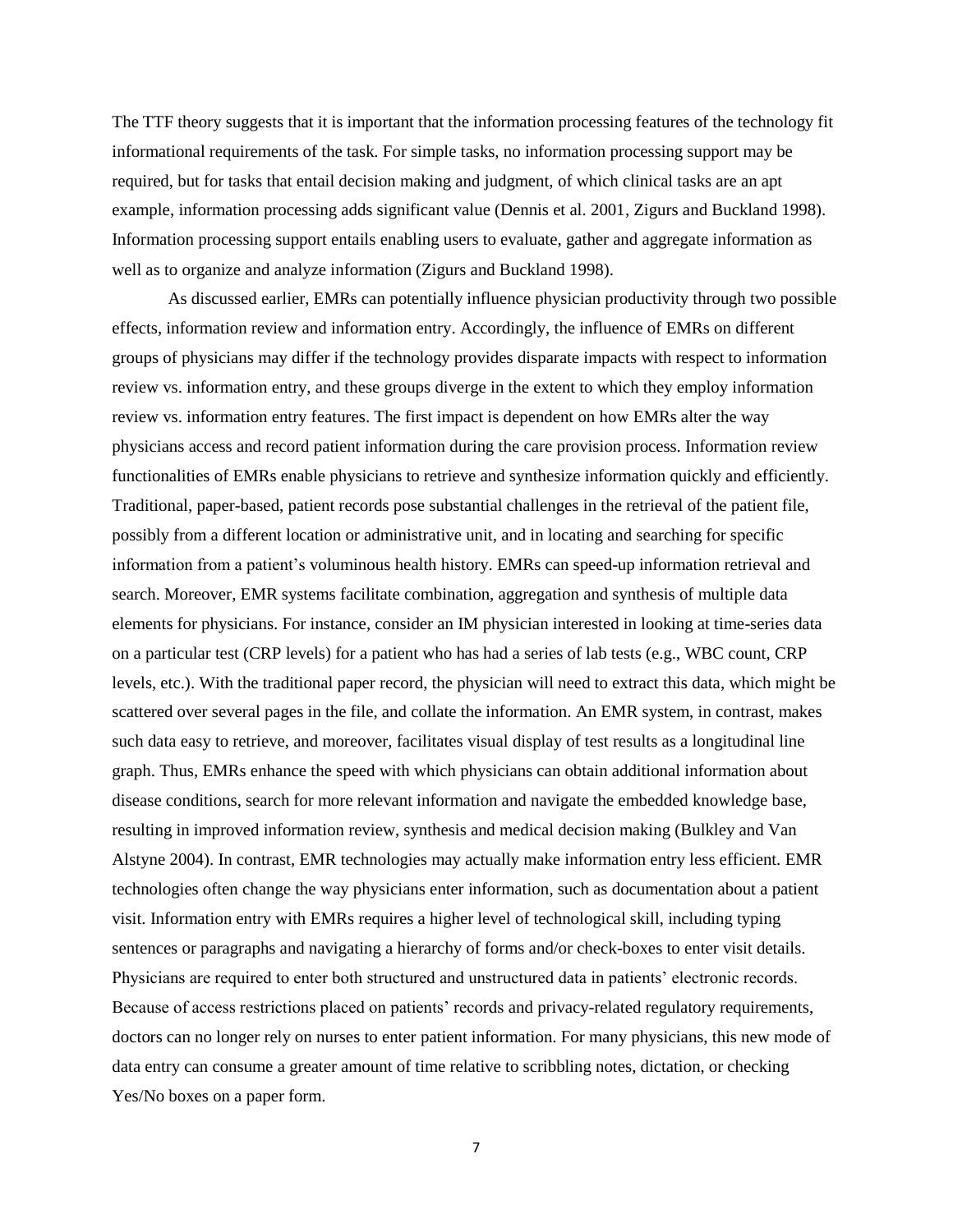It is likely that the net impact of an EMR system on productivity will depend on how physicians of different specialty interact with the technology, how their informational requirements differ, how information review and information entry impact their work processes, how much displacement they suffer from earlier information flows and routines, and how quickly they recover from the losses. The extent to which physicians receive a productivity boost or reduction is likely to depend on the relative significance of information review in their work. Physicians who rely substantially on a patient's health history are more likely to achieve greater efficiency in information retrieval. In contrast, physicians who either have lesser use for past history, or tend to have greater mental recollections about the patient, will conceivably enjoy relatively low benefits from information retrieval capabilities of EMRs. The negative effect is likely to be more pronounced for physicians whose routine work requires a considerable amount of documentation, and thus compromise their productivity. In contrast, physicians who do not have to adjust workflows to spend substantive amounts of time documenting will potentially suffer relatively less.

Synthesizing these observations, we posit that in the absence of customized interfaces and tailored workflow support, the fit between the information review and information entry needs of physicians and the features offered by EMRs is likely to differ. In fact, Park et al. (2012) argue that depending on the role of a physician in a hospital, his/her responsibility to electronically document patients' medical history, exam results, care plans and also results and interpretations of lab tests, imaging, diagnoses, and handoff notes, may differ significantly. More importantly, the burden of data entry tends to fall on upstream physicians whereas the downstream physicians may benefit significantly from the information already entered (Lahiri and Seidmann 2012, Park et al. 2012). Thus, we propose:

# **Proposition 2: The productivity impacts of EMRs on a physician are likely to vary depending on his/her specialty.**

Extant literature suggests that the ratio of information review to information entry is likely to vary by specialty. Despite broad similarity in the work practices of PCPs, which include tasks such as managing more than 500 new topics each year and responding to multiple medical conditions, there are considerable differences in their information needs (González-González et al. 2007, Shachak et al. 2009). Crosson et al. (2005) suggest that family medicine has some unique communication and workflow aspects, which should be investigated in detail. For instance, FPs are required to treat patients from multiple age groups, diagnose symptoms from many potentially unrelated conditions and keep comprehensive records from multiple isolated sources (Loomis et al. 2002). Their generalist orientation suggests that patients approach them for a wider variety of medical conditions than others, which may lead to increased documentation requirements and reduced opportunities to exploit learning around EMR navigational structures associated with certain specific diseases.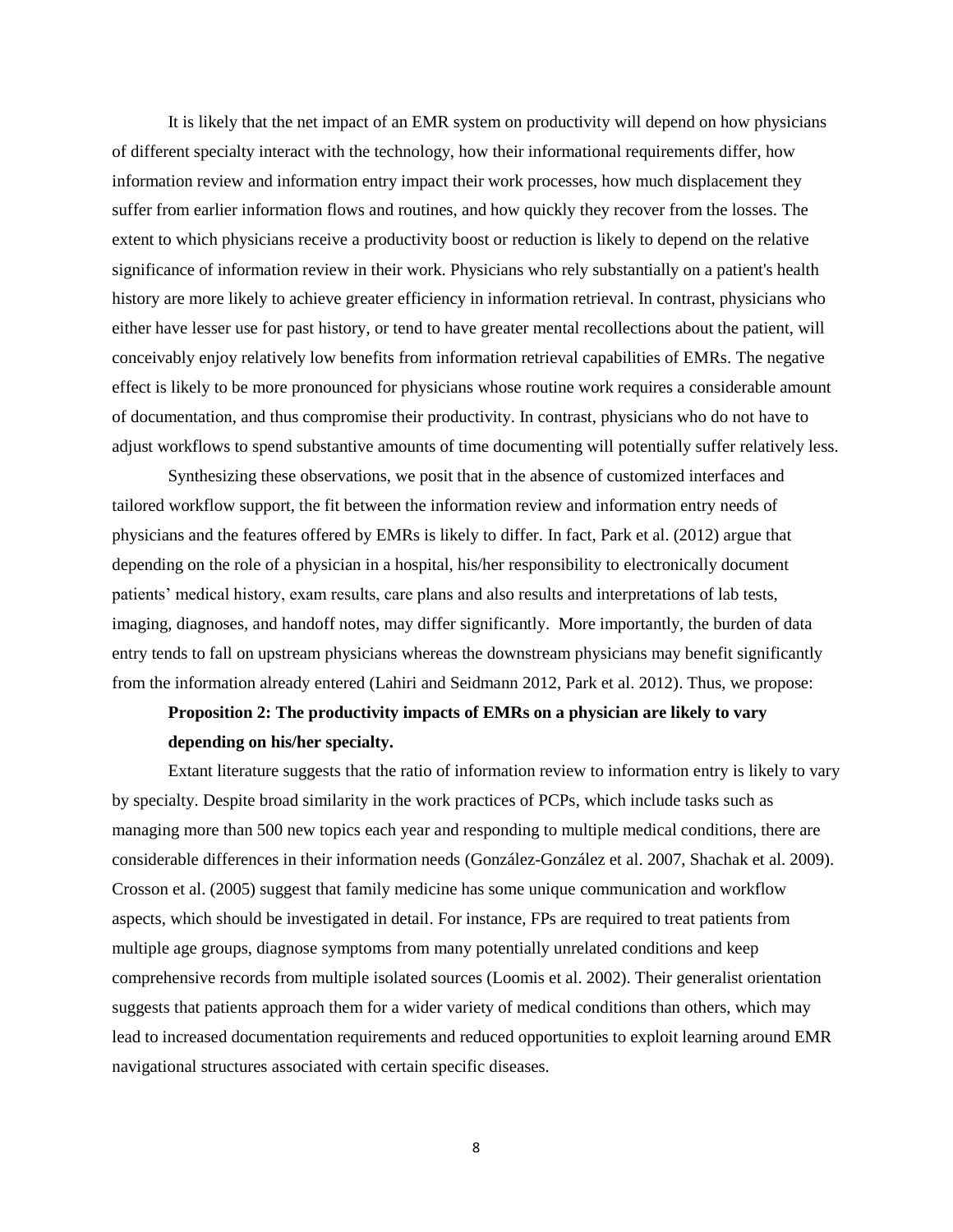Peds experience a distinct set of challenges, which may impact their informational needs. EMRs are typically designed for elder care. In contrast, medical needs of children tend to differ significantly. Peds are required to perform immunization tracking and prescription, growth tracking and chart completion, and infant and adolescent dosage calculations (Barjaktarevic 2008). Children tend to experience many physiological changes, acquire infections, and in general, fall sick frequently. As a result, children need to see Peds regularly for different disease conditions, thereby significantly increasing the data entry burden on Peds (Ferranti et al. 2011). In fact, children need to visit Peds regularly for wellcare even when they are not sick, generating extensive documentation needs. Further, the description of pediatric terms is rather involved in EMR systems. Peds need to expend a significant amount of time expanding standard terminology to include concepts that adequately represent these terms by describing historical findings, family details, social history, physical examination findings, developmental problems, behavioral issues, congenital syndromes and diagnoses particular to pediatrics **(**Barjaktarevic 2008).

IMs typically provide care to adult patients. Internists regularly serve as PCPs; however they are different from FPs [\(http://www.acponline.org/patients\\_families/about\\_internal\\_medicine/\)](http://www.acponline.org/patients_families/about_internal_medicine/). Their patients tend to have multiple well-defined chronic conditions. Often these conditions tend to be related. They are often asked to provide consultation on patients whom other doctors have already seen. In order to provide care to these patients, internists have to consider multiple sources of information and undertake involved diagnoses and decision making (McAlister et al. 1999). Their need for information review and synthesis tends to be significant.

Qualitative interviews with three top administrators, two of whom are physicians, and survey data collected from 35 PCPs from our study site also seem to suggest that there are substantial differences in the work practices of PCPs and their information needs.<sup>3</sup> Our analysis of the short survey data collected from 35 physicians provides further evidence, albeit not in a statistically significant way due to small sample size split among three specialties, that physicians' informational needs differ and that they derive differential value from the implementation of EMRs (see Appendix A for details). For instance, explaining the need for documentation, Dr. X informed us, "*Patient complexity drives the value of EMRs*." Dr. Y built on this idea and suggested, "*Internists handle sicker, more complex patients. Their patients may be seen in more sub-specialties; it is difficult for them to wrap their head around all the paper-generated information and make decisions. EMRs are more helpful for them."* Our survey data support these judgments and deliberations. We find that in comparison to Peds and FPs, IMs believe that

l

<sup>&</sup>lt;sup>3</sup> Three administrators we talked to are Dr. X, Dr. Y and Ms. Z. Dr. X is the current EMR Medical Director. Dr. Y is the ex-Medical Director and current Associate Medical Director. Ms. Z is an Office Manager. Dr. Y and Ms. Z were both involved with the EMR implementation in the 2004-2005 time period. Dr. Y had oversight across all physicians. Ms. Z is a registered nurse who led deployment across all clinics. The 35 physicians who returned our brief, one-page, survey were divided as follows: 20 FPs, 12 IMs and 3 Peds.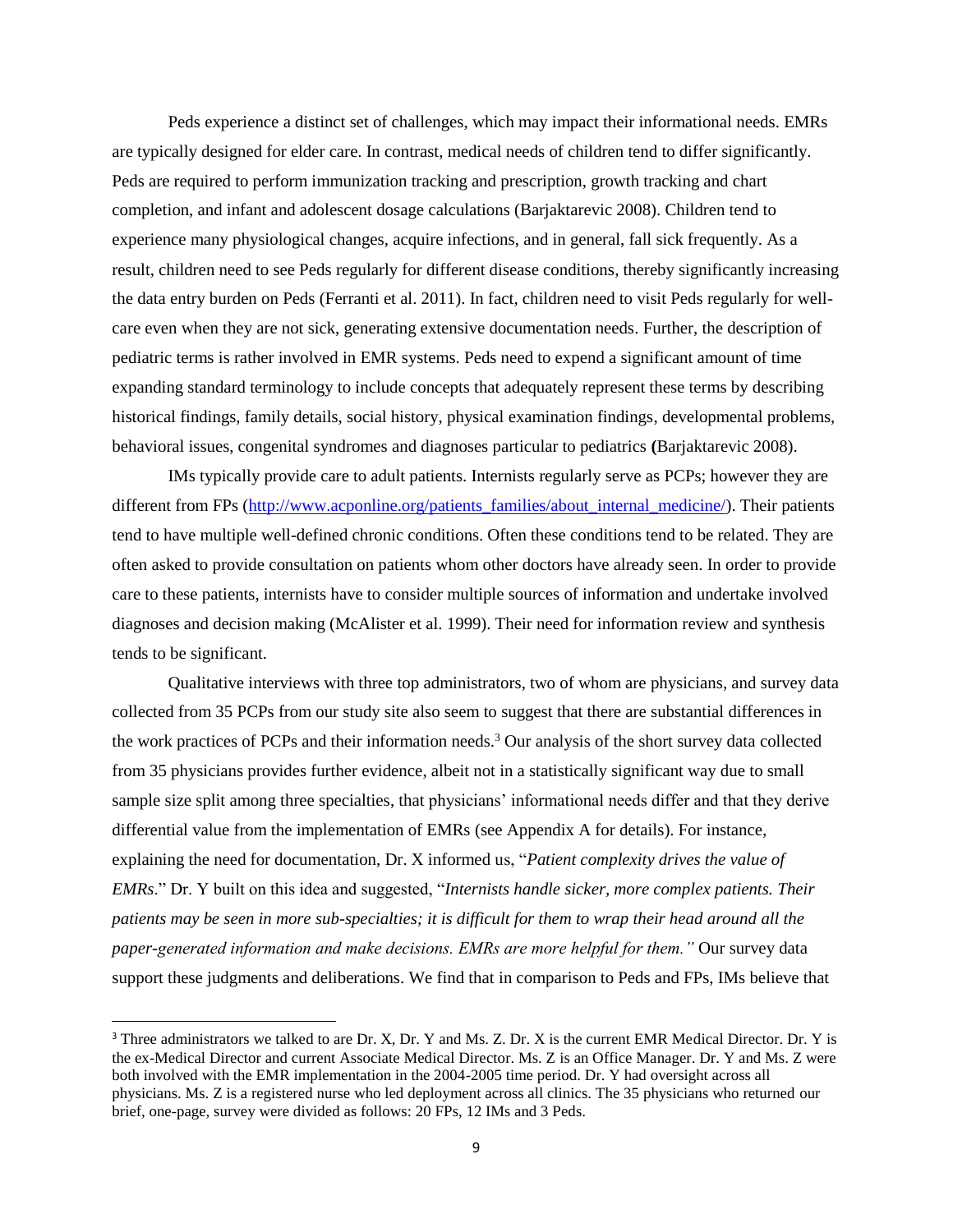EMRs allow them to easily synthesize information from multiple sources and to make patient treatment decisions efficiently. This may enhance the value of EMRs to IMs in comparison to Peds and FPs. Additionally, the need for information documentation and information review among various specialties differs because the technology does not fit the workflows of all physician specialties equally. As Dr. X mentioned, "*There are differences across specialties. The quantity of information doctors use, need and enter is different. Some document more and some review information more.*" Emphasizing on this, Dr. Y stated, "*The tool was not built keeping in mind the requirements of all physicians*." Again, our survey data support these reflections. We find that FPs believe that EMRs interrupt their workflow and that they document useful information about patients that is used later by other physicians. Finally, discussing the potential impact of EMRs on different physicians, Dr. Y suggested, "*Peds struggled with the EMR system even in the long run. They had issues with it. IM's benefitted.*" Ms. Z reiterated the sentiments of Dr. Y by saying, "*EMR impact was different for different physician specialties. Pediatricians hurt from its implementation and did not benefit much. IMs benefitted more. Family physicians were in the middle.*" She also mentioned, "*Computer systems are good for retrieval, not so much for entry.*" Drawing comparisons across different specialties, she said, "*Internists are going to have more lab orders and prescriptions, for which EMRs are beneficial. On the other hand, Peds have more data entry responsibilities and do not benefit much from EMRs.* She further mentioned that *IMs were quick to learn the system but Peds struggled with it longer and did not benefit much.* Our survey data reveal that Peds, by a large margin, do more information entry than synthesis and that EMRs increase their documentation time significantly.

In summary, arguments from TTF theory, and our interview and survey data suggest that IMs are likely to benefit more EMRs than Peds and FPs. Hence, we propose:

**Proposition 3: EMR implementation will have a more benign impact on the productivity of internal medicine physicians than on those of pediatricians and family practitioners.**

# **Empirical Framework**

#### **The Data**

Our study was conducted in the context of outpatient visits in an academic health care system in the western United States. The system implemented a leading EMR system across all primary care clinics over a period of time. The use of the system was mandated on all the PCPs in these clinics. The deployment started in June 2004 and concluded in October 2005. Our dataset includes monthly physician schedule and production data (DAYs and WRVUs respectively) from May 2003 to July 2006. Both counts represent clinical work and do not include administrative or teaching time or output.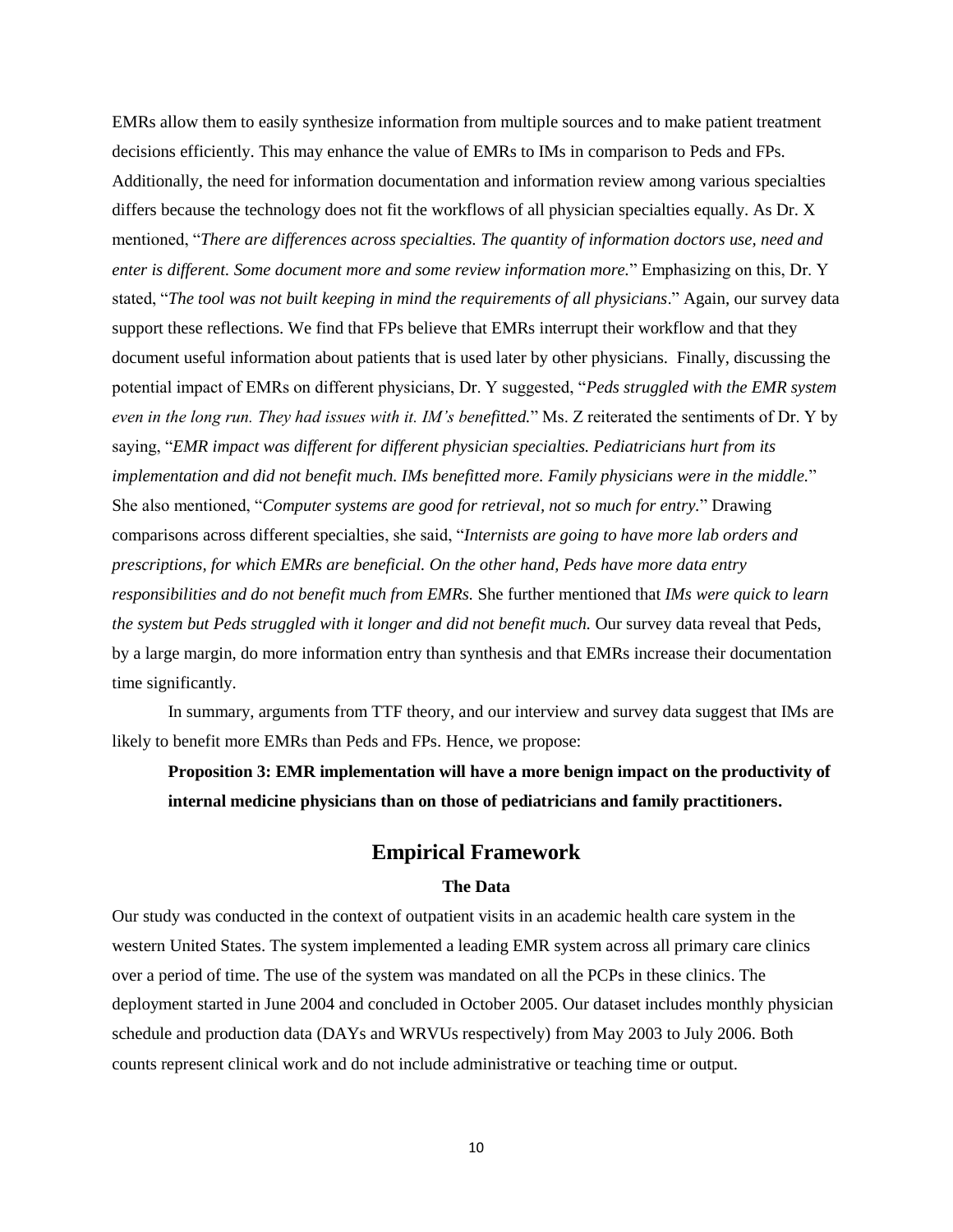A physician's monthly productivity is determined as the level of production per unit time, i.e., WRVUs divided by days worked that month on clinical tasks. As explained earlier, WRVU measurements are highly standardized, reliable and comparable across specialties. At the system studied, productivity measures were derived from clinical records that served financial accounting and reimbursement. The use of productivity rather than production reduces the vulnerability of the metric to seasonal and other effects that may affect the nature of patient visits. For instance, the flu season may increase the number of patients seen, causing more production, but not necessarily the rate of production as the time spent on clinical work also increases correspondingly. In fact, clinics and physicians account for the estimated demand from patients in scheduling vacation days and leaves, so that more (fewer) work hours are scheduled when the expected demand is higher (lower).<sup>4</sup>

For each physician we have several months of data before and after EMR deployment. Each physician in the data set was associated with a unique clinic and specialty during the study period. This allowed us to control for extraneous effects that may obfuscate results if physicians shift clinics or specialties. Our dataset consisted of 3,189 observations covering 87 physicians across 12 clinics. Three observations were deleted because they suffered from typographical errors, leaving us with 3,186 observations. The numbers of physicians for each clinic-specialty pair is given in Table 1.

**Table 1: Number of Physicians by Specialty and Clinic**

|              |                            |  |                                |  |                                         |  |    |                | AB AP P C L D E F J N R U Total |
|--------------|----------------------------|--|--------------------------------|--|-----------------------------------------|--|----|----------------|---------------------------------|
| FP.          | 4 0 7 2 0 7 7 5 0 5 4 0 41 |  |                                |  |                                         |  |    |                |                                 |
| IM           | $0 \qquad \qquad 3$        |  |                                |  | 0 3 1 1 1 4 8 1 7                       |  |    | $\mathbf{0}$   | 29                              |
| Peds         | $3 \qquad 0$               |  | $0 \qquad 2 \qquad 0 \qquad 1$ |  | $0 \qquad 4 \qquad 0 \qquad 0 \qquad 3$ |  |    | $\overline{4}$ | - 17                            |
| <b>Total</b> | 7 3                        |  |                                |  | 7 7 1 9 8 13 8 6                        |  | 14 | $\overline{4}$ | -87                             |

#### **Exploratory Data Analysis**

Our primary interest in this paper is to examine physician productivity differences before and after EMR implementation, and to assess whether the nature of the physician's work - as defined by his/her specialty - has an effect on the direction and magnitude of influence. An exploration of the longitudinal data revealed possible temporal and specialty effects of EMR implementation. Table 2 provides mean productivity levels for IMs, FPs Peds and all specialties for both pre- and post-EMR implementation durations. A T test comparing physician productivity means before and after EMR implementation (20.48 and 19.48 respectively) is significant at  $p<0.01$ . This provides preliminary evidence of the temporal impact of the technology. In order to assess specialty effects, we first tested mean productivity levels of

l

<sup>4</sup> Our analysis controlled for seasonality using month dummies. All results are robust to these seasonal controls, which are omitted from the formal presentation for the sake of brevity.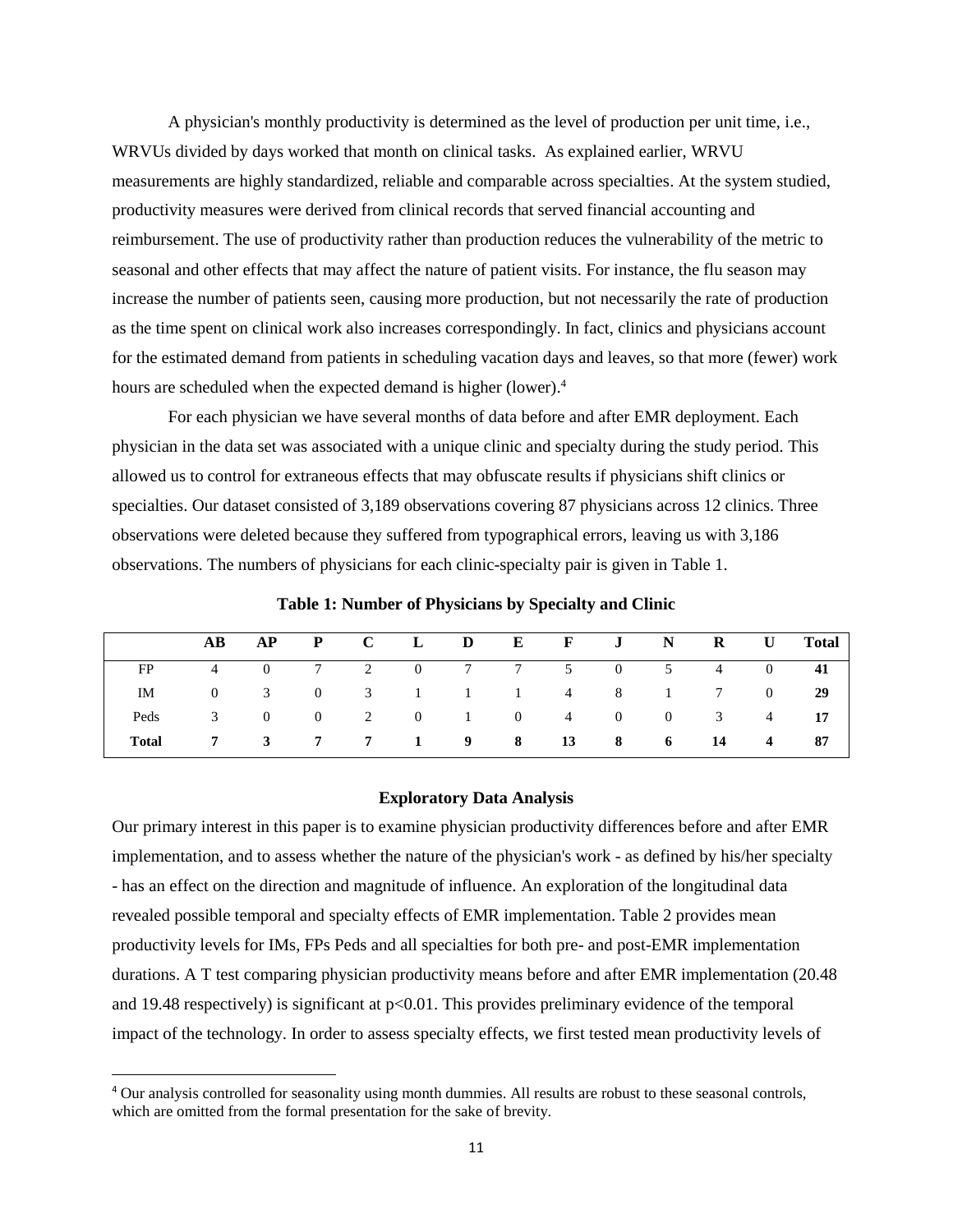different physician groups prior to EMR implementation. T tests confirmed that the variation in mean productivity across specialties is not significant before EMR implementation  $(p>1)$ . The absence of specialty effect was also confirmed by running a random effects panel regression on the pre-EMR productivity data for all physicians. We didn't find any specialty effects. However, T tests on post-EMR mean productivity levels indicate that IMs have higher post-EMR productivity than Peds or FPs (p<.05). The lack of variation by specialty in the pre-EMR regime, combined with the presence of such variation post-EMR, provides initial evidence that specialty may play a significant role on the impacts of EMR.

| <b>Specialty</b> | <b>Pre-EMR</b> | <b>Post-EMR</b> | %Change   | 0-6 Months | %Change    | >6 Months       | %Change   |
|------------------|----------------|-----------------|-----------|------------|------------|-----------------|-----------|
|                  |                |                 |           | Post-EMR   |            | <b>Post-EMR</b> |           |
| <b>IM</b>        | 20.80          | 20.31           | $-2.36\%$ | 17.75      | $-14.66\%$ | 21.02           | 1.06%     |
| FP               | 20.37          | 18.85           | $-7.46\%$ | 17.33      | $-14.92\%$ | 19.22           | $-5.64\%$ |
| Peds             | 20.25          | 19.50           | $-3.7\%$  | 18.29      | $-9.67\%$  | 19.74           | $-2.51%$  |
| A11              | 20.48          | 19.48           | $-4.88\%$ | 17.71      | $-13.53\%$ | 20.17           | $-1.51%$  |
| specialties      |                |                 |           |            |            |                 |           |

**Table 2: Comparison of Mean Productivity Levels by Specialty**

Percentage changes reflect comparisons with the pre-EMR period

#### **Non-monotonic Temporal Effect of EMR Implementation**

The analysis thus far imputes a uniform treatment to the entire post-EMR duration without differentiating between the period right after implementation and the steady state. As with most large-scale processoriented IT, introduction of EMR is a major shock to the system. The shock causes a substantial decline in productivity immediately after technology implementation. Subsequently, a phase of learning and recovery ensues during which productivity starts marching towards the pre-technology norms (albeit with some volatility). Finally, after the shock is fully absorbed, the system achieves a steady state, which might be above or below the level prior to technology implementation. Figure 1 illustrates this point across the three different physician specialties. The productivity of physicians of all specialties goes down in month 0 (when the implementation takes place) and month 1; shows improvements in months 2, 3 and 4, where it begins to stabilize; and reaches a steady state, a "new normal" level, in month 6. To illustrate this point further, we note that the mean productivity level across months 1 to 5, for all specialties combined, is 17.65, a drop of 13.84% from the pre-EMR period, while the mean productivity level for months 6 and later is 19.95, a decrease of 2.59%. The two means are statistically different from each other at  $p\le 01$ .

We notice that the temporal aspects of EMR on productivity are neither uniform across time nor monotonic in the duration since implementation. Because of this non-monotonicity, the post-EMR drop in mean productivity mentioned earlier may be a red herring. That is, the drop might reflect the sharp, and temporary, decline in productivity immediately after EMR implementation. Indeed, a "steady state" post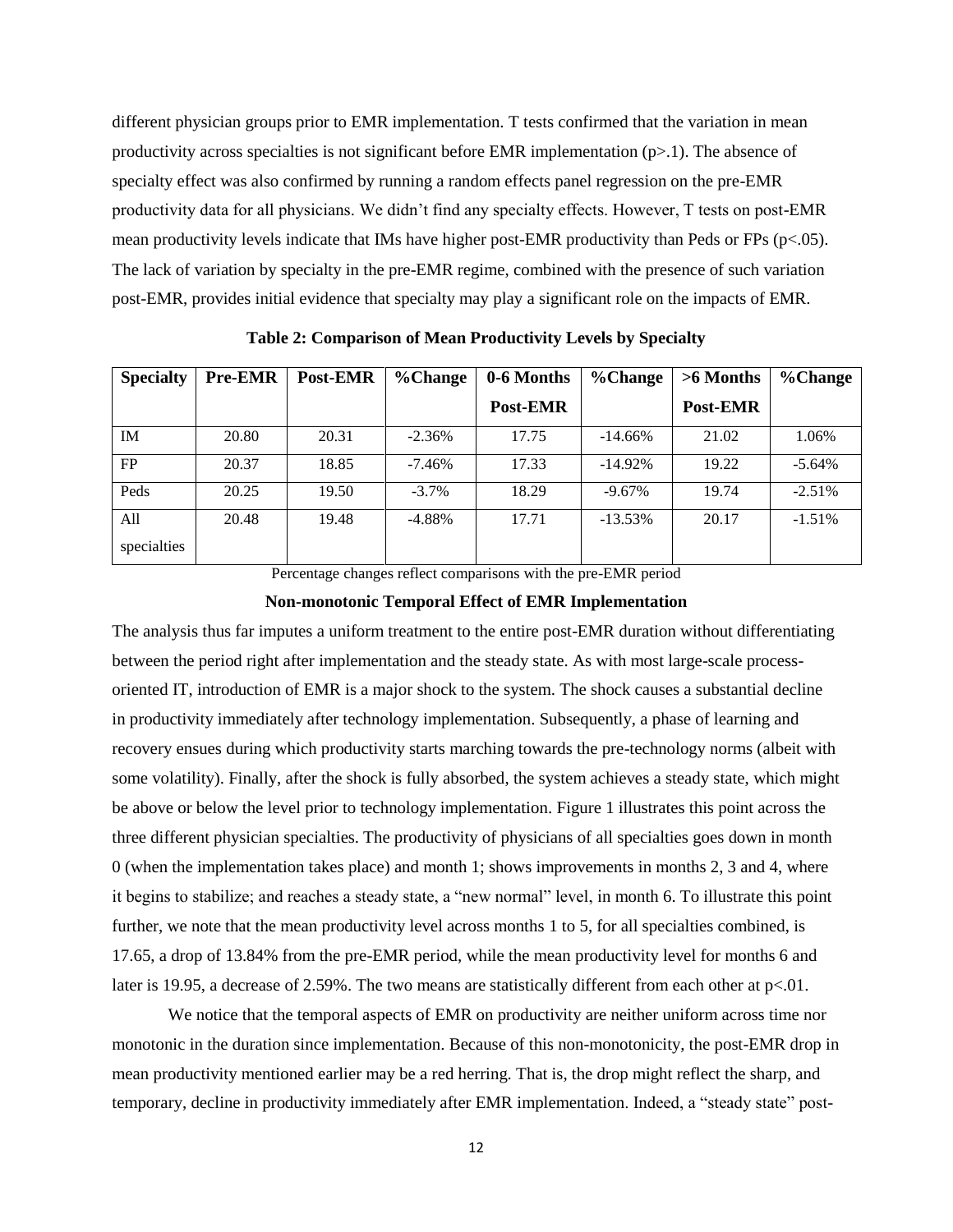EMR phase offers a more meaningful comparison with pre-EMR productivity. To explore this, we split the post-EMR implementation period into two parts: (i) the initial shock and learning period of 0-6 months, and (ii) a longer-term period of more than 6 months. Table 2 shows mean productivity levels for the three physician specialties in the pre-EMR and two post-EMR time segments (see columns 5, 6, 7 and 8). Comparing pre-EMR productivities with those beyond 6 months after implementation, we find that while there is a significant productivity drop for Peds and FPs ( $p<05$ ), IMs are better off ( $p<1$ ). Productivity levels for IMs are also distinct from the other two specialties  $(p<.01)$  in the steady state. The difference between FPs and Peds is statistically insignificant  $(p>1)$ . The evidence presented collectively provides support for the argument that there are specialty-specific and temporal differences in how EMR impacts physician productivity.



**Figure 1: Productivity Variation before and after EMR Implementation, for Each Specialty**

Figure 1 shows that the nadir of the productivity for each physician is reached in the first two months following EMR implementation, after which the learning and recovery process starts. The second and third components can be modeled via an asymptotic regression on the post-EMR productivity data to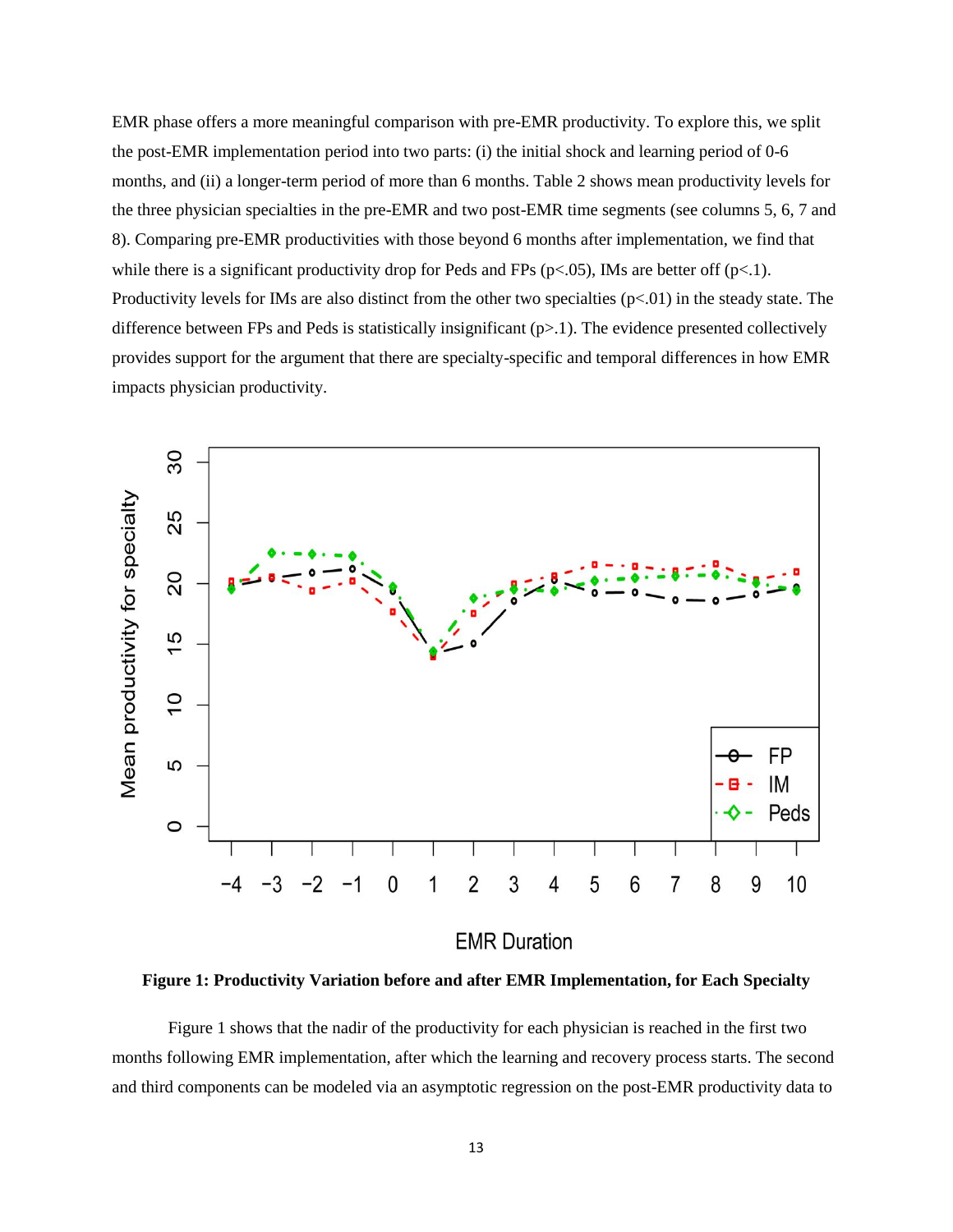estimate the learning period. Few studies in extant literature have focused specifically on learning curve effects to examine post HIT-implementation physician productivity (Vishwanath et al. 2010). Most researchers use arbitrary cutoffs, ranging from three to 12 months after EMR implementation. In light of the lack of any concrete guidance, we estimated the learning period empirically. We modeled the learning process using the asymptotic regression function: Productivity =  $b1 + b2 * exp(b3 * (Duration +$ Duration $\binom{5}{2}$ , where duration is the number of months since EMR implementation.<sup>5</sup> Here, b1 represents the upper asymptote,  $b2$  is the difference between the value of productivity when duration = 0 and the upper asymptote and b3 is the negative of the slope between two "well-separated" points. Our parameter estimates and the resultant learning curve are shown in Table 3 and Figure 2.

**Table 3: Post-EMR Implementation Physician Learning: Asymptotic Regression Estimation**

| Parameter      | Estimate | Std. Error | 95% Confidence Interval |                    |  |  |  |
|----------------|----------|------------|-------------------------|--------------------|--|--|--|
|                |          |            | Lower Bound             | <b>Upper Bound</b> |  |  |  |
| b1             | 19.961   | .128       | 19.711                  | 20.212             |  |  |  |
| h2             | $-9.264$ | 1.684      | $-12.567$               | $-5.962$           |  |  |  |
| b <sub>3</sub> | $-.290$  | .070       | $-.428$                 | $-.153$            |  |  |  |

The parameters obtained from the asymptotic regression model are used to calculate predicted values, which we have graphed in Figure 2. The left and right panels in Figure 2 show the decline, learning and recovery patterns for all specialties combined and separated out, respectively. The figure confirms that after the steep decline in the months 0 and 1, the productivity starts to improve. The productivity begins to stabilize 4 months after implementation and converges asymptotically at the level where it is 6 months after implementation.<sup>6</sup> IMs, while indistinct from FPs and Peds in the pre-EMR regime, have a visibly distinct recovery and steady-state pattern after EMR implementation. During the declining stage, Peds and FPs also experience drops, but their fall is not as dramatic as IMs. Further, although IMs suffer a greater productivity loss initially, they rebound quickly, and once the recovery phase is complete, they demonstrate higher productivity in the long run than FPs and Peds. Another notable observation is that after the initial steep decline, the length of the recovery period until the emergence of a relatively stable "new normal" is the same, 6 months, for all three specialties when the productivity becomes asymptotically stable. We further analyze our data using econometric techniques.

 $\overline{\phantom{a}}$ 

<sup>&</sup>lt;sup>5</sup> This functional form was suggested to us by Reviewer R1.

<sup>&</sup>lt;sup>6</sup> As a measure of robustness, the learning time period stays the same when the emrMonth square term is deleted from the asymptotic regression model. Another functional form that is used to estimate asymptotic regression is: Productivity =  $b1 + b2*(1-exp(-exp(b3)*Duration)$ . This functional form also suggested that the productivity starts to stabilize after 4 months and converges asymptotically at the level where it is 6 months after implementation. Starting values for b1, b2 and b3 were seeded based on the asymptotic regression guidelines.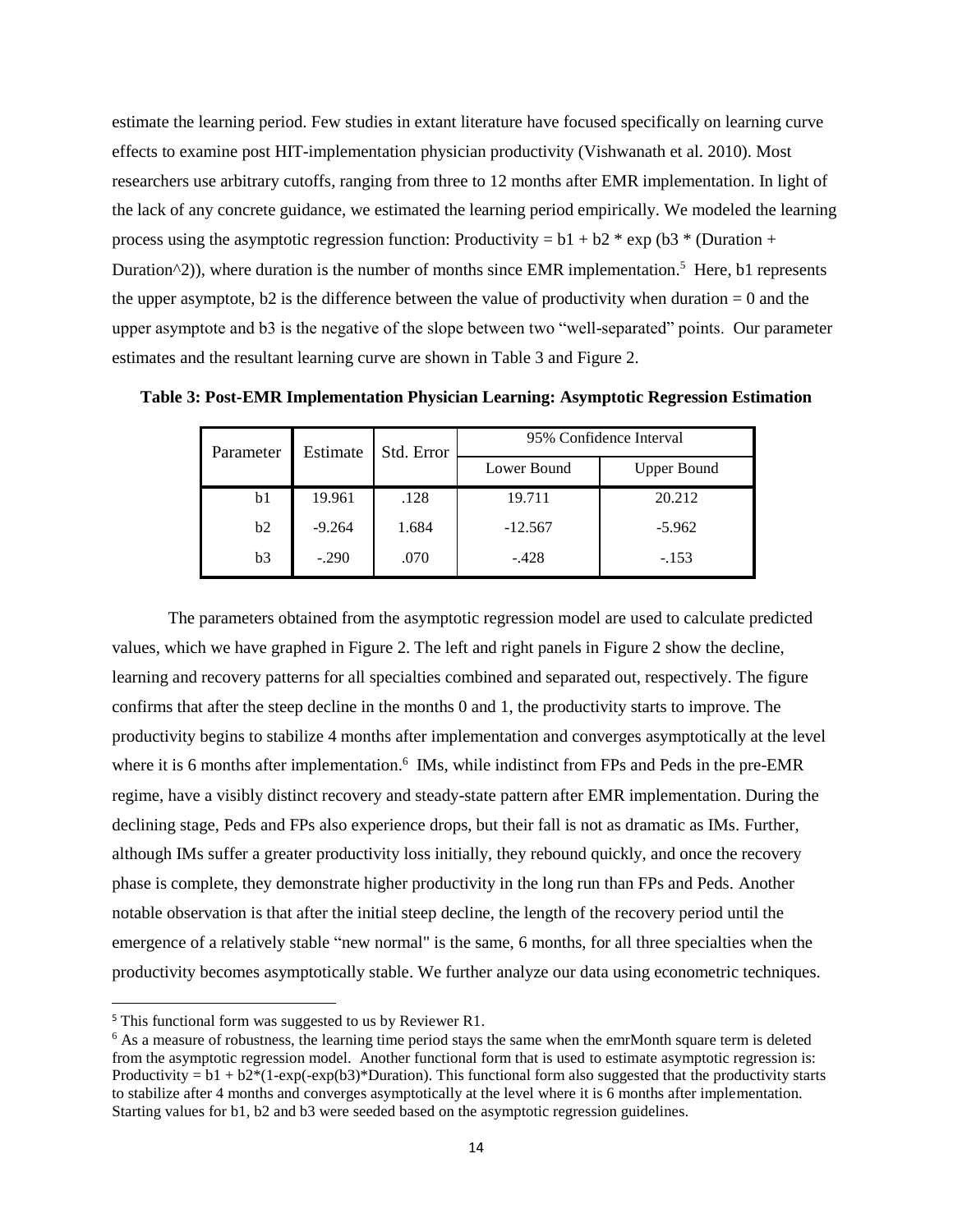

#### **Figure 2: Post-EMR Implementation Learning Curve**

#### **Notations and Symbols**

We model the productivity impact of EMR implementation by considering three distinct phases: pre-

EMR phase, the learning phase, which encompasses both shock and recovery, and a stable post-EMR

phase. The notations and symbols used in the study are discussed below:

#### **Indices**

- $c \in \text{Clinics} = \{AB, AP, P, C, L, D, E, F, J, N, R, U\}$
- s  $\in$  Specialty = {FP, IM, Peds}
- i  $\in$  Physicians = {Docid 1, Docid 2, ..., Docid 87}
- t ∈ Months, calendar month-year, from May 2003 to July 2006.

#### **Productivity and Employment**

- WRVU(i, t) = Work RVUs for physician i in month t.
- $\bullet$  DAYs(i, t) = Number of days worked on clinical tasks by physician i in month t.
- Productivity(i, t) = WRVU(i, t) / DAYs(i, t) = Productivity of physician i in month t

#### **EMR Implementation and Time Variables**

- $\bullet$  emrGoLive(c) = Calendar month-year of EMR implementation at clinic c.
- $\bullet$  emrDuration(c, t) = (t emrGoLive(c)), the number of months between calendar month t and emrGoLive(c).
- Learning Phase (c, t) = 0 if emrDuration(c, t) ≤ 0; 1 if  $1 \le$  emrDuration(c, t) ≤ 6; 0 if emrDuration(c, t) > 6
- Stable Phase  $(c, t) = 0$  if emrDuration $(c, t) \le 6$ ; 1 if emrDuration $(c, t) > 6$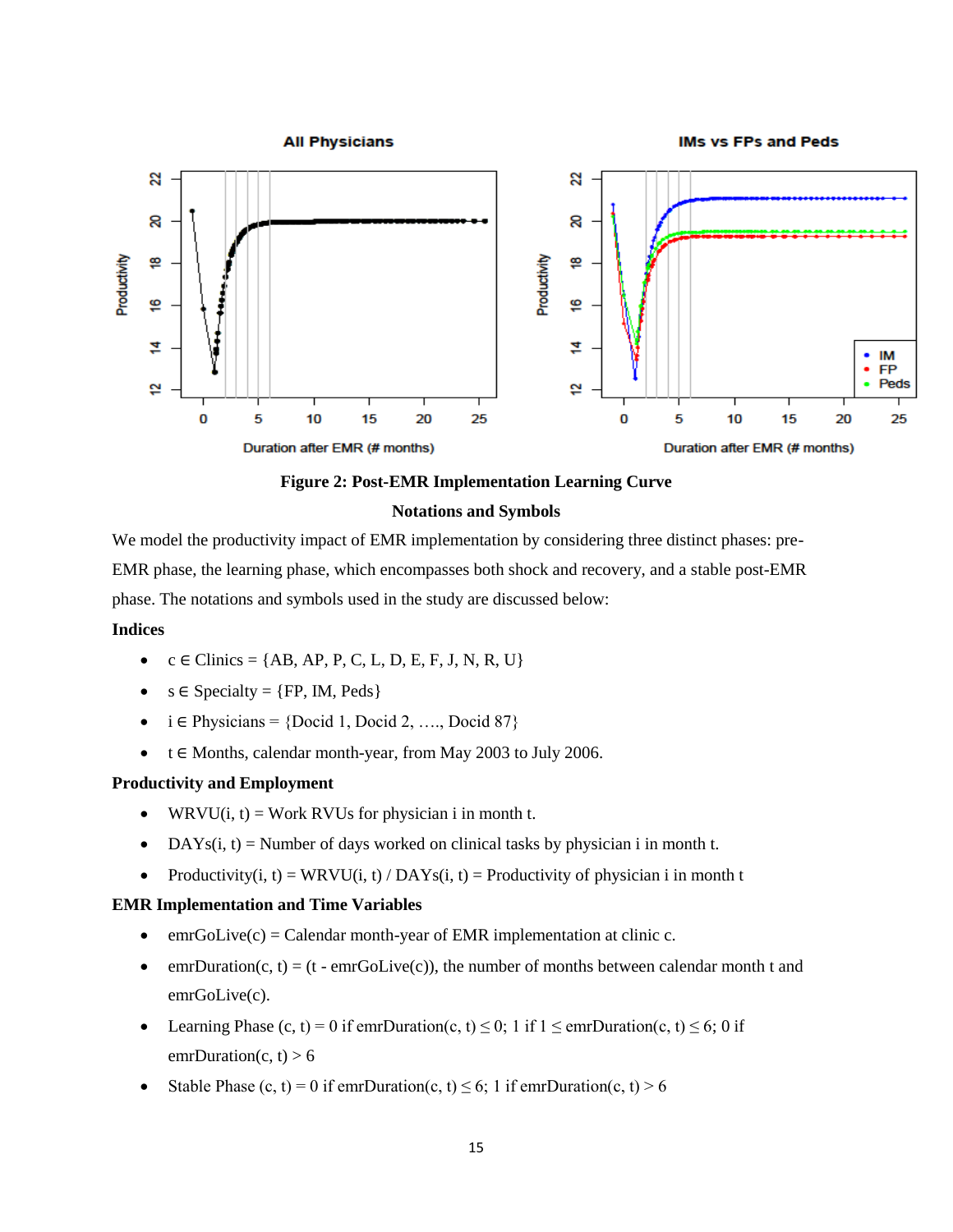It is important to note that physicians are affiliated with the same clinic for the duration of the study, thus time and implementation variables are the same for a physician and the clinic where he/she is employed.

### **Data Analysis and Results**

#### **Estimation Strategy and the Econometric Model**

To analyze the effect of EMR implementation on physician productivity, we considered and employed a number of panel data analysis techniques. These models were estimated using a panel dataset with  $N = 87$ and  $T = 39$ . We had unbalanced panel because different clinics within the hospital started EMR implementation and data collection at different points in time.

The productivity of physician i, specializing in specialty s, working in clinic c, in month t, is likely to be determined by the physician characteristics, the clinic characteristics, the specialty, and the number of months, at month t, that EMR technology has been available at the clinic. Thus, it is important to account for these effects in our empirical model. Additionally, extant research suggests that the gender and experience of a physician can have a significant impact on his/her productivity (Conrad et al. 2002), hence we should control for physician gender and experience in our study.<sup>7</sup> As our exploratory analyses indicate, the impacts of EMRs are likely to be different for physicians in different specialties and this impact may vary temporally. Accordingly, our model must examine productivity variations by specialty and over time. Finally, we also allow for the possibility that clinics may impact physician productivity during the learning and stable phases. We begin our model estimation starting with the following econometric model:

**Productivity(i, t)** =  $\beta_0 + \beta_1 *$  Clinic(c) +  $\beta_2 *$  Specialty(s) +  $\beta_3 *$  Gender (i) +  $\beta_4 *$  Experience (i, t) +  $\beta_5$  \* Learning Phase (c, t) +  $\beta_6$  \* Stable Phase (c, t) +  $\sum \beta_{7-8}$  \* Specialty(s) \* Learning Phase  $(c, t) + \sum \beta_{9-10}$  \* Specialty(s) \* Stable Phase  $(c, t) + \sum \beta_{11-21}$  \* Clinic(c) \* Learning Phase  $(c, t)$  +  $\sum \beta_{22\cdot32}$  \* Clinic(c) \* Stable Phase (c, t) +  $\alpha_i$  +  $\varepsilon_{it}$  (1)

#### **Endogeneity and Identification Strategy**

The EMR was implemented at the 12 primary care clinics in different months, starting in June 2004 and concluding in October 2005. In order to estimate the causal effect of EMR implementation on physician productivity, we need to address several potential econometric concerns, including selection effect, reverse causality, measurement errors, and omitted variables or unobserved physician heterogeneity (Angrist and Pischke 2009, Wooldridge 2002).

 $\overline{a}$ 

 $7.$  We had access to all the data elements except physician experience. We obtained physician experience data from [www.healthgrades.com,](http://www.healthgrades.com/) through a data field called "Years since Graduation." For implementation taking place in 200X, we subtracted 11-X from the experience in 2011 to arrive at the experience in 200X. Then we increased experience by 1/12 year for every subsequent month.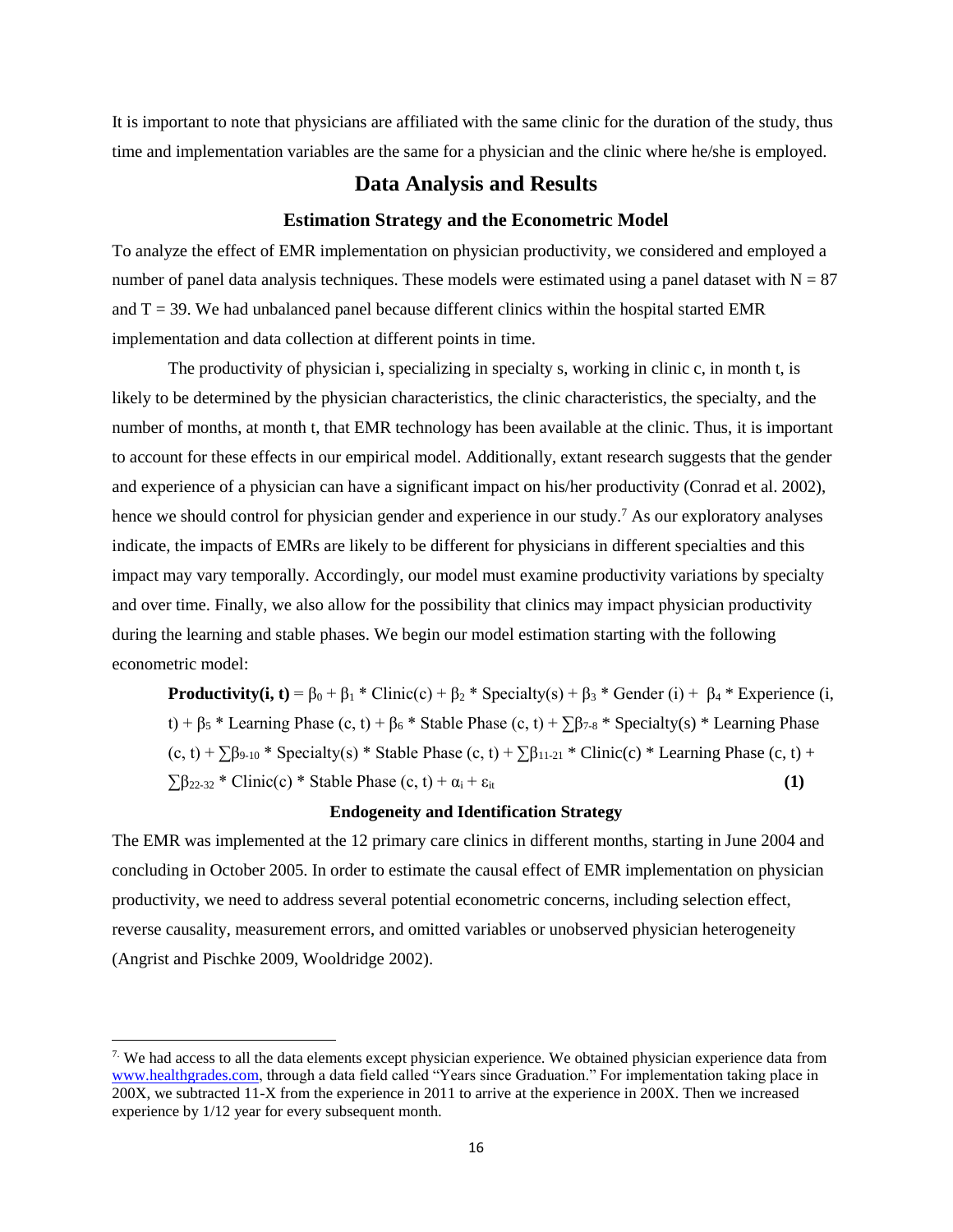First, recall that EMR implementation decisions are made for clinics. The EMR was implemented in clinics at different points in time. Our data show that average productivity in clinics differs significantly. Thus, there could be a selection effect where clinics with higher or lower productivity can implement EMR early or late systematically, hence, it is possible that EMR implementation time is not exogenous. Additionally, it is possible that EMR was not implemented at all the clinics or was made available to physicians with different specialties in a strategic order. The exact reason for choosing the order of implementation of EMR was not revealed to us. However, every primary care clinic and every primary care physician was involved in this effort. Additionally, there is no selection effect with respect to specialties. When a clinic implemented the EMR, all physicians had to move to the electronic platform simultaneously as EMR use was mandated. In order to examine any selection effect at the clinic level, we estimated the Heckman selection model at the clinic level. We find that there is no evidence of selection bias at the clinic level.<sup>8</sup>

Second, physicians' specialties, the clinics where they worked and their gender were time invariant in our study, and can be assumed to be exogenous. These variables are not determined within the context of our study of EMR productivity. In addition, we can assume that physician experience is exogenous because each physician graduated several years before EMR implementation at our study site. It is important to note here that we do not believe that physicians' productivity can causally influence EMR implementation month in a clinic. Our analysis indicates that there is no discernible pattern between physician productivity in a clinic and the EMR implementation time at that clinic. Further, our data provide evidence that there is no significant productivity difference among physicians of different specialties during the pre-EMR implementation stage. We conclude that reverse causality and simultaneity are not significant concerns in our study.

Third, the learning and stable phases are derived from the calendar month in which EMR was implemented in a clinic. Physician experience was calculated from the graduating year information available on [www.healthgrades.com.](http://www.healthgrades.com/) The WRVU data and DAYs were obtained from daily work logs, and financial and reimbursement data files. The hospital strived to maintain correct data on these metrics. According to Wooldridge (2002), when measurement error occurs in the dependent variable, the estimates

 $\overline{a}$ 

<sup>&</sup>lt;sup>8</sup> We calculated clinic-level productivity data by averaging the productivities of all the physicians in the clinic. In total, we have 39 time periods, 12 panels, and 467 observations for this analysis. We also calculate the average experience of physicians in each clinic in each month by taking a simple average of experience of each physician within that clinic. In the choice model, we included two variables: the number of physicians in the clinic and the average experience. In the outcome model, we included average experience and dummies for learning phase and stable phase. We included the number of physicians in the choice model and not in the outcome model because size is a reliable indicator of innovation in most contexts, and hence number of physicians, a good proxy for practice size, is likely to be related to EMR adoption by the clinic. However, the relationship of firm size and productivity is not straightforward. Our results indicate that the likelihood ratio test of independence is insignificant (*[χ](http://en.wikipedia.org/wiki/Chi_(letter))*²(1) = 0.7479). This suggests that there is no significant selection effect. This result is available from the authors.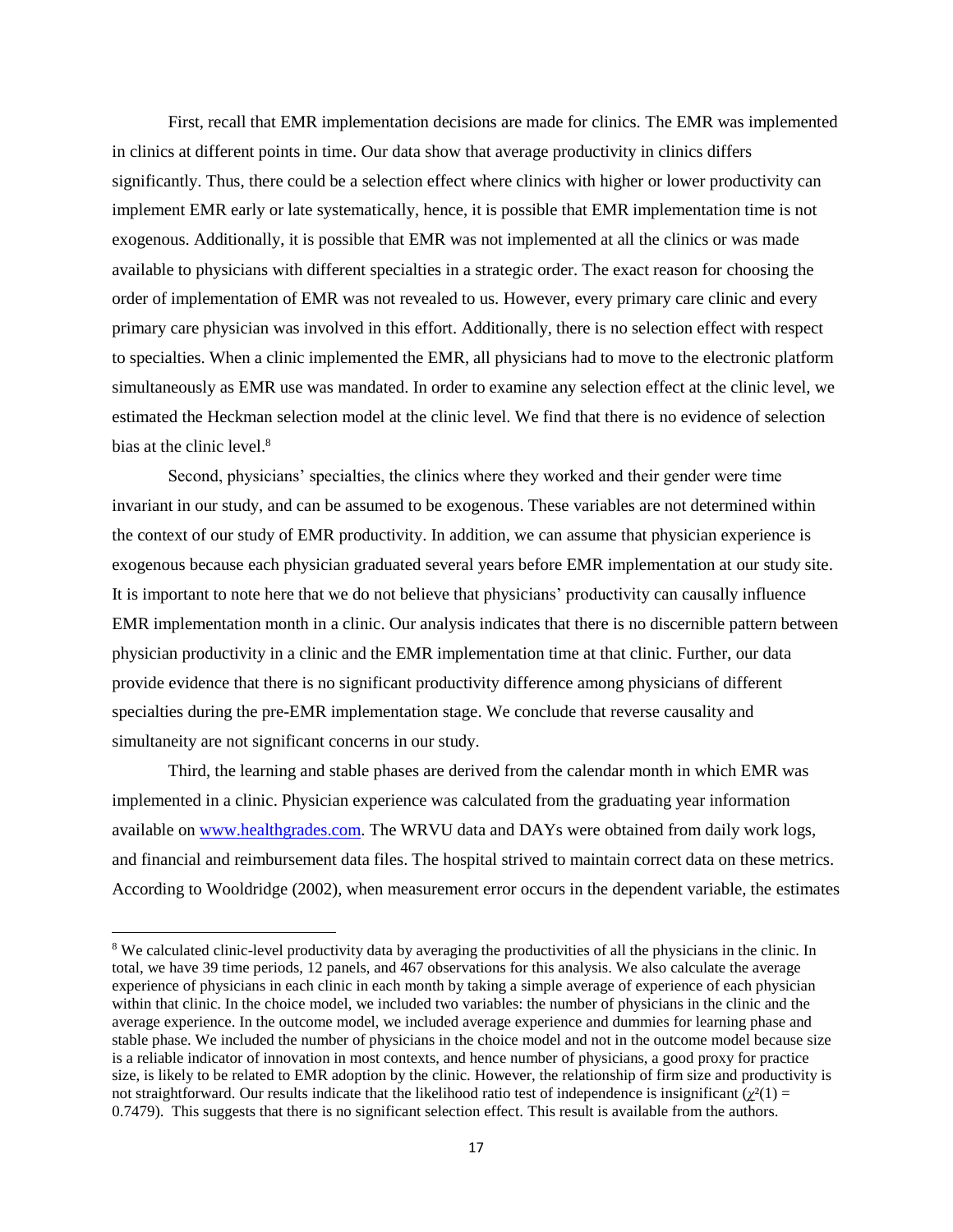are still unbiased and consistent, albeit inefficient, and there is no endogeneity problem. Measurement errors in experience and the two phases, which are uncorrelated with their true values, can lead to attenuation bias. We believe that any such bias will be small because: 1) To the extent that healthgrades.com captured physician graduating year information correctly, our data won't suffer from measurement error in experience. Further, both statistical and economic impact of physician experience on productivity is rather small and insignificant. 2) As discussed earlier, we derived the learning period using a number of asymptotic regression specifications with similar results. Additionally, in a number of models estimated with learning period  $>=$  4 months, we have found our main results to be stable.

Finally, unobserved physician heterogeneity, such as ability or propensity to use technology, could be related to productivity. To the extent that such heterogeneity is not systematically related to physician specialty or changes systematically after EMR implementation, we expect the impacts of such heterogeneity to be small. For econometric robustness, we use dynamic panel data models of productivity as our main analysis technique, which use lags of differences and lags of levels as instruments in a system of simultaneous equations of differences and levels of productivity. The rationale is that the internal instrumental variables obtained through lagging are uncorrelated with the error terms. First differencing of variables further reduces any potential bias from omitted variables.

Our focus in this research is to examine how the productivity of physicians in multiple specialties evolves after EMR implementation. Thus, our foremost concern is to understand the interaction effects between specialty and learning and stables phases shown in equation 1. Our identification strategy revolves around time. We exploit the fact that the implementation of EMR takes place in different months in different clinics. Hence, the month dummies created, and the resultant phase dummies – pre-EMR, learning and stable – provide the variation that is used to identify the measured effect on physician productivity. Thus, identification comes from time series variation in implementation across various clinics, and as discussed earlier, the timing is not endogenous to physician productivity.

#### **Model Estimation and Results**

When used with panel data, standard applications of ordinary least squares (OLS) regression generates biased and inefficient parameter estimates as well as inaccurate standard errors. Thus, the use of OLS on panel data may result in heterogeneity bias (Baltagi 2005). Furthermore, unobserved characteristics, which may be correlated with physician productivity and our included covariates, can bias OLS results. We assessed the suitability of the OLS model by evaluating our data for poolability. We estimated a fixed effects model and found that we can reject the null hypothesis of no individual-level heterogeneity (p<.001). Thus, we can excise away the pooled regression model from further consideration.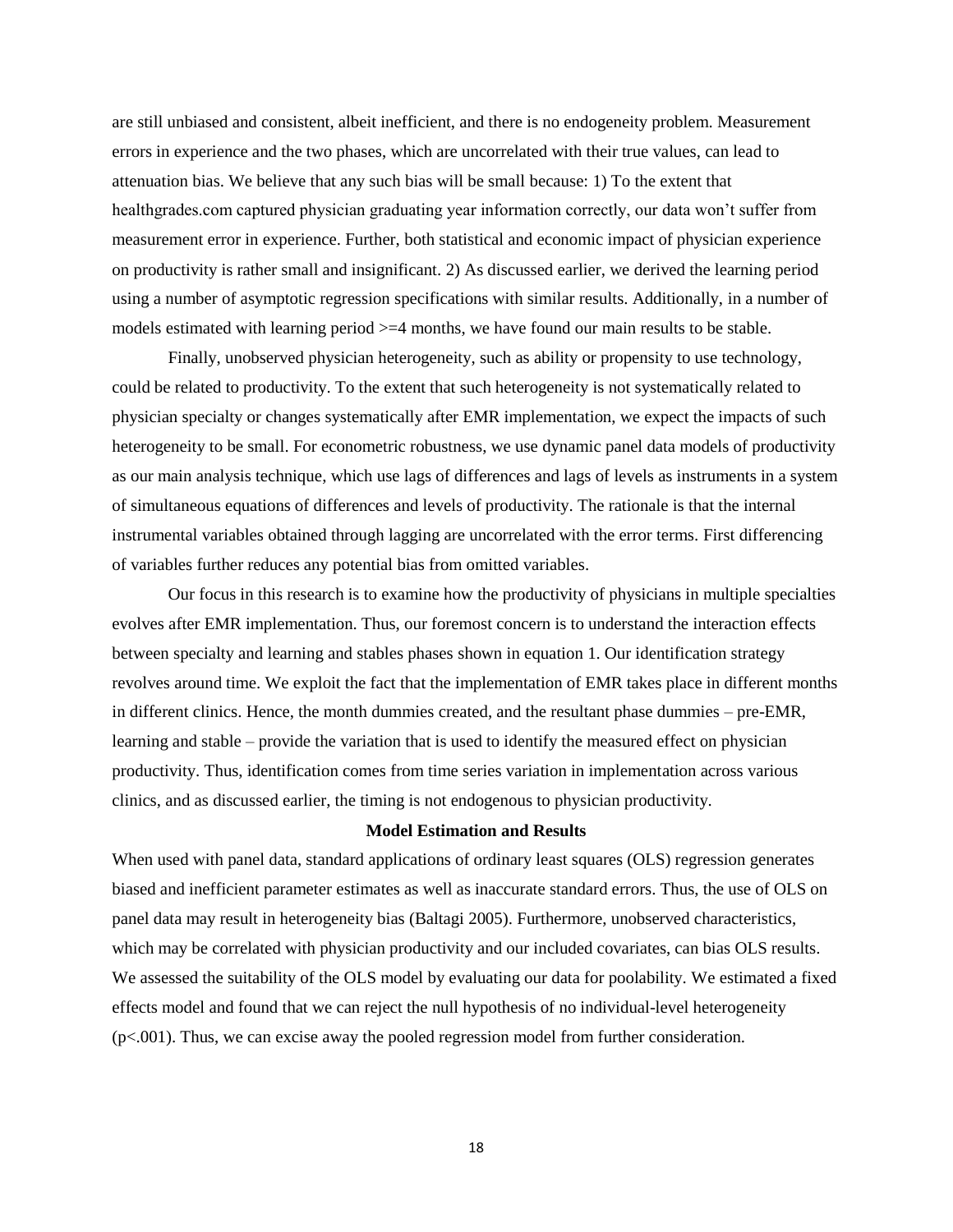| <b>Variables</b>            | Difference-in-differences Model |            | <b>Random Effects Model</b> |                         |  |
|-----------------------------|---------------------------------|------------|-----------------------------|-------------------------|--|
|                             | Coefficient                     | Std. error | Coefficient                 | Std. error              |  |
| Physician Experience        | $-0.001$                        | 0.008      | 0.01                        | 0.03                    |  |
| Learning Duration           | 0.75                            | 1.19       | 0.64                        | 0.81                    |  |
| <b>Stable Duration</b>      | 0.89                            | 1.47       | $-0.39$                     | 1.02                    |  |
| Pediatrics (Peds)           | $-1.11***$                      | 0.41       | $-1.57$                     | 1.13                    |  |
| Family Practice (FP)        | $-0.19$                         | 0.37       | $-0.01$                     | 0.97                    |  |
| Physician Gender            | $-0.2$                          | 0.16       | 0.29                        | 0.62                    |  |
| Clinic AP                   | $\overline{2.31}^{**}$          | 0.79       | 2.36                        | 2.61                    |  |
| Clinic P                    | $-0.34$                         | 0.6        | $-0.59$                     | 1.80                    |  |
| Clinic C                    | $-2.81***$                      | 0.51       | $-2.80*$                    | 1.48                    |  |
| Clinic L                    | $2.54*$                         | 1.03       | 2.58                        | 3.67                    |  |
| Clinic D                    | $-3.56***$                      | 0.53       | $-3.94*$                    | 1.50                    |  |
| Clinic E                    | $-2.43***$                      | 0.54       | $-2.62$                     | 1.66                    |  |
| Clinic F                    | $1.41*$                         | 0.60       | 0.86                        | 1.43                    |  |
| Clinic J                    | $-4.03***$                      | 0.59       | $-3.93**$                   | 1.64                    |  |
| Clinic N                    | $-0.72$                         | 0.67       | $-1.56$                     | 1.99                    |  |
| Clinic R                    | $-0.11$                         | 0.46       | 0.45                        | 1.44                    |  |
| Clinic U                    | $-0.87$                         | 0.66       | $-0.34$                     | 2.02                    |  |
| Peds * Learning Duration    | $-1.98*$                        | 0.96       | $-1.59*$                    | 0.70                    |  |
| Peds * Stable Duration      | $-1.86^{**}$                    | 0.69       | $-1.62^{\dagger}$           | 0.89                    |  |
| FP * Learning Duration      | $-1.42^{\dagger}$               | 0.81       | $-1.57***$                  | 0.6                     |  |
| FP * Stable Duration        | $-2.03**$                       | 0.61       | $-1.35^{*}$                 | 0.51                    |  |
| Constant                    | $21.98***$                      | 0.54       | $21.75***$                  | 1.65                    |  |
| <b>Model Fit Statistics</b> | $F(43, 3142) = 16.11$           |            | Wald $\chi^2$ (43) = 295.66 |                         |  |
|                             | $Prob > F = 0.000$              |            |                             | Prob > $\chi^2$ = 0.000 |  |
|                             | R-squared                       | 0.17       | <b>BPLM Test</b>            | $\chi^2(1) = 5133.2;$   |  |
|                             |                                 |            |                             | p<0.000                 |  |
|                             |                                 |            | Test for                    | $\chi^2$ (85) = 676.3;  |  |
|                             |                                 |            | Heteroskedasticity          | p<0.000                 |  |
| N                           | 3,186                           |            | 3,186                       |                         |  |

**TABLE 4: Temporal and Specialty-specific Physician Productivity Variation: Difference-indifference and Random Effects Models**

Note:1) Clinic AB, Specialty IM; Pre-implementation phase and Gender Male served as the bases

 2) In the interest of clarity and space, clinic and duration interaction variables are not shown in this Table †Significant at p<.1;\* significant at p<.05; \*\* significant at p<.01; \*\*\* significant at p<.001

To investigate the effect of EMR implementation within the panel model framework, we began our analysis with a difference-in-differences strategy. This analysis allows us to examine physician productivity before and after EMR implementation, after controlling for many fixed effects. Clinic AB, specialty IM, gender male and pre-EMR phase respectively served as bases for clinics, specialty, gender and phase of EMR implementation. These variables also serve as bases for all subsequent panel analyses. We also added clinic and phase and specialty and phase interactions in the model. The results from the difference-in-differences analysis are shown in Table 4. We next analyzed our data within the static panel model framework. We evaluated the choice between FE and RE models by conducting the Hausman test. We found that Hausman test statistic is insignificant with  $p$ -value  $> 0.1$ , suggesting that the random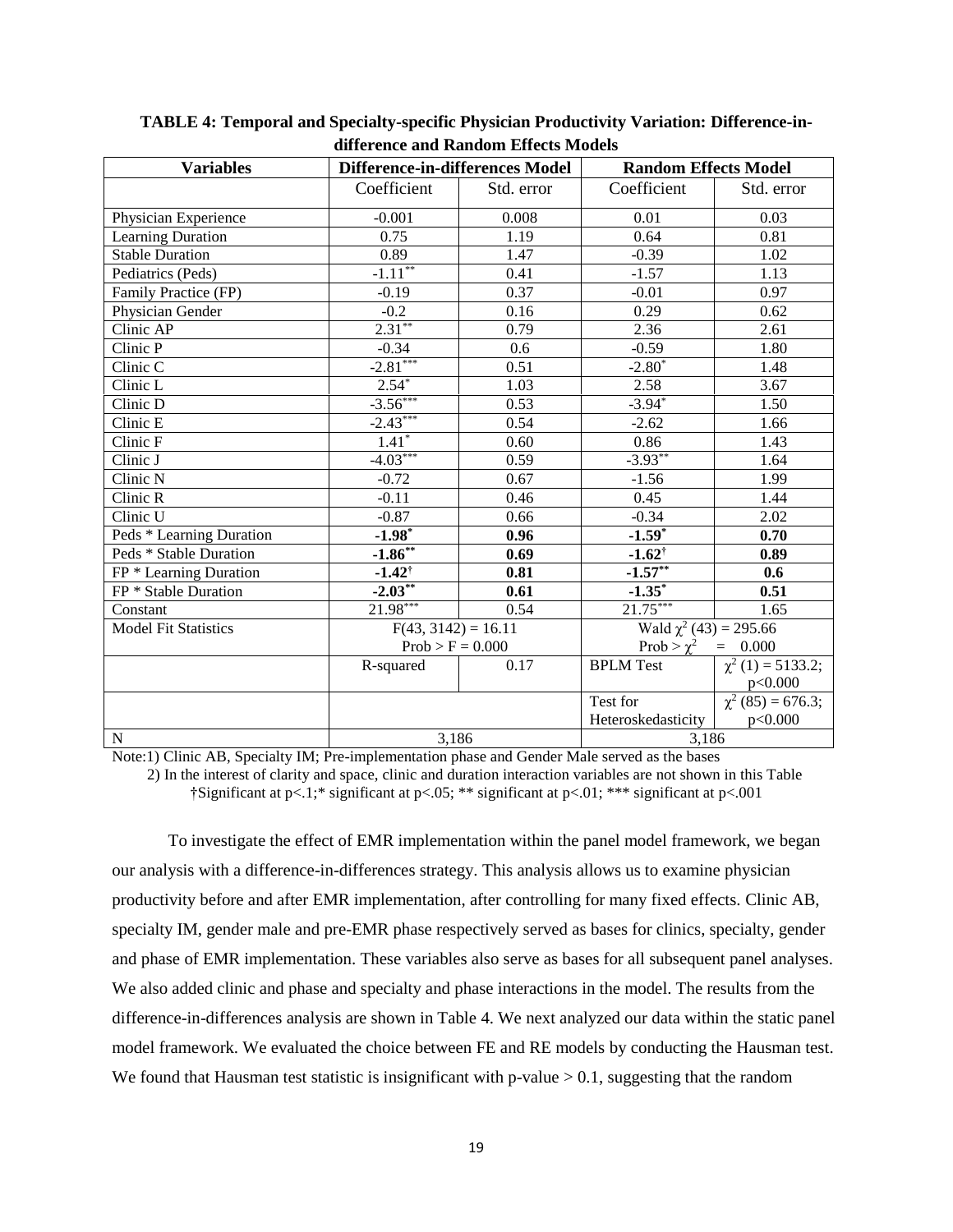effects model is the appropriate choice in our context. The results from the random effects model are also shown in Table 4. Results from both these analyses suggest that IMs outperform FPs and Peds.

Finally, we examined our data within the dynamic panel model framework (Menon and Kohli 2013). Static panel models do not incorporate any temporal dependency (lags) of the dependent variable. Dynamic panel models use lags of the dependent variable as explanatory variables. These models utilize the time dimension of the panel to provide internal instruments (Arellano and Bond 1991, Tambe and Hitt 2012). Consistent estimations of these models generally require longer panels than have historically been used in the IS literature (Tambe and Hitt 2012). Dynamic panel models are a standard tool in many subfields of economics. Recently a few studies in IS have also used these methods (Aral et al. 2012, Ghose and Han 2011, Menon and Kohli (2013), Tambe and Hitt 2012). In this study, we use Arellano-Bond system GMM estimation that uses lagged differences as instruments to account for endogenous regressors and was developed specifically with productivity measurement in mind (Arellano and Bond 1991, Blundell and Bond 2000). Our panel data includes 39 time periods and 87 physicians, which is wellsuited for dynamic panel models.

We created lagged values of physician productivity. Lags beyond two time periods were found insignificant, hence we included only two lags of physician productivity. Additionally, we firstdifferenced the variables in the model. The resultant model is:

 $\Delta$ **Productivity(i, t**) =  $\beta_1 * \Delta$  Productivity(i, t-1) +  $\beta_2 * \Delta$  Productivity(i, t-2) \* +  $\beta_3 * \Delta$ Experience (i, t) +  $\beta_4$  \*  $\Delta$  Learning Phase (c, t) +  $\beta_5$  \*  $\Delta$  Stable Phase (c, t) +  $\sum \beta_{6-7}$  \*  $\Delta$ (Specialty(s) \* Learning Phase (c, t)) +  $\sum \beta_{8-9}$  \*  $\Delta$  (Specialty(s) \* Stable Phase (c, t)) +  $\sum \beta_{10-20}$  \* $\Delta$ (Clinic(c) \* Learning Phase (c, t)) +  $\sum$ β<sub>21-31</sub> \* Δ (Clinic(c) \* Stable Phase (c, t)) + Δ ε<sub>it</sub> (2)

As discussed earlier, the system GMM estimation eliminates bias from unobserved heterogeneity by first-differencing and from endogeneity by using instrumental variables of available lags and levels (Aral et al. 2012). Also notice that first differencing eliminated clinic, gender and specialty dummy variables from the estimation equation (Cameron and Trivedi 2010).

Arellano-Bond system GMM estimation allows us to have some variables in the equation that are endogenous. We adopt a more conservative specification and assume that learning phase, stable phase and all the associated interactions are endogenous. Two conditions must be met for the Arellano-Bond GMM estimation to be valid (Arellano and Bond 1991). The first is a Hansen test of over-identifying restrictions. It tests the overall validity of the instruments by analyzing the sample analog of the moment conditions used in the estimation process. The second test examines the hypothesis that the error term  $\Delta \varepsilon_{it}$ is not serially correlated. The test entails examining whether the differenced error term is second-order serially correlated. The differenced error term is likely to be first-order serially correlated even if the original error term is not. Failure to reject the null hypotheses of both tests provides support to the model.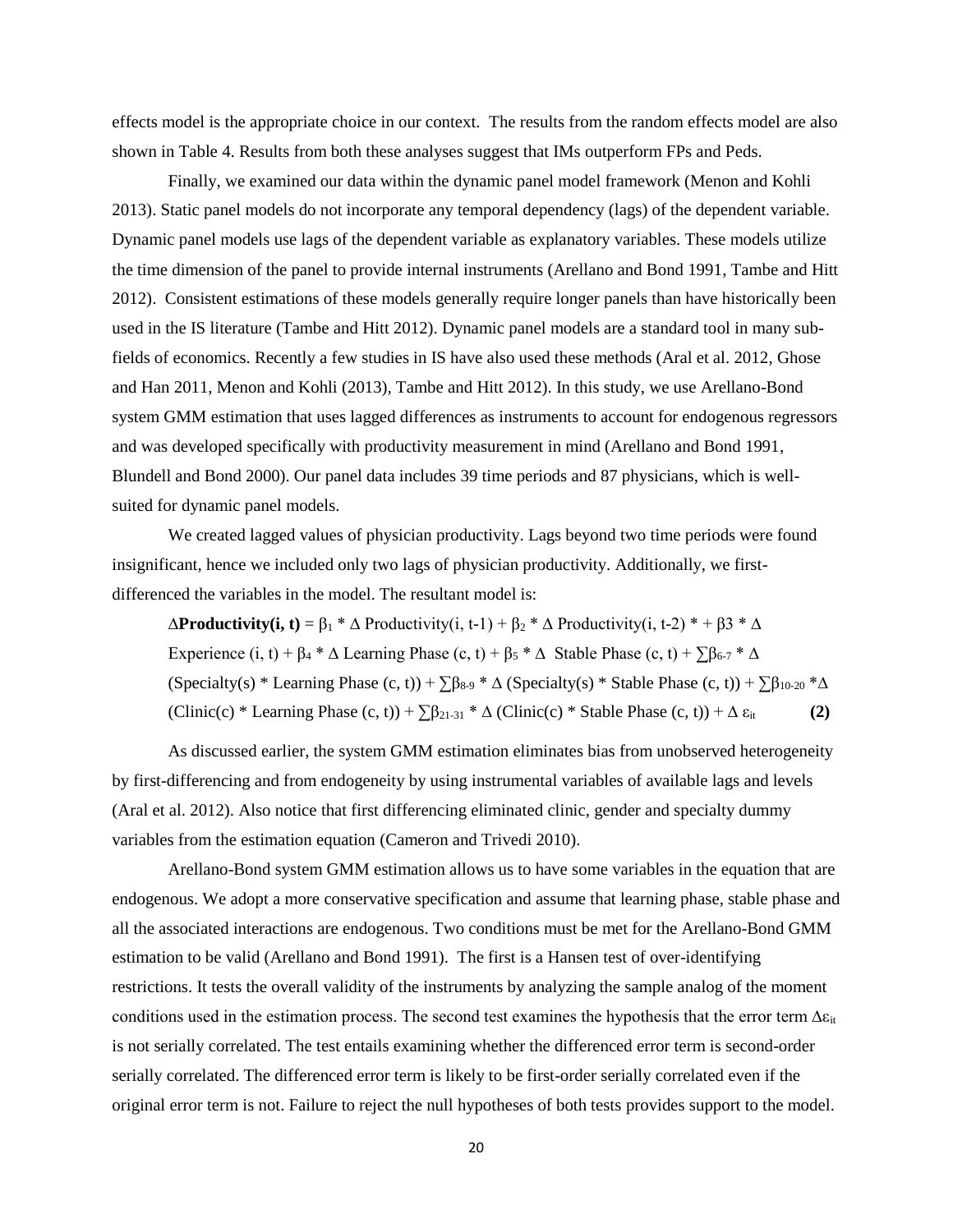We fail to reject the null hypothesis that over-identifying restrictions are valid ( $\chi^2$  (324) = 73.47; p=0.96). Further, we find that although the first-order serial correlation for the differenced error term is significant (z= -6.21; p<0.001), the second-order serial correlation is insignificant (z= -0.10; p=0.92). Thus, we also fail to reject the second hypothesis. These specification tests demonstrate that the Arellano-Bond system GMM estimator is apt for our data and will provide unbiased estimates. The Wald test for heteroskedasticity suggests that our data are heteroskedastic, thus we estimate standard robust errors using Windmeijer (2005) correction.

Our results are shown in Table 5. We report results from three models estimated with Arellano-Bond GMM estimator. The first model is the base model, which has two lagged productivity variables. To this model, we add the three main effects – two duration variables and physician experience. Finally, in the third model, we add interactions between specialty and EMR implementations phases, and between clinics and EMR implementations phases. The stepwise approach enables us to assess the incremental impacts of adding additional variables to the base model. All the models in Table 5 are statistically significant, as is evident from model fit statistics. These statistics confirm that the null hypothesis that all the coefficients are zero can be rejected and that the estimated models are significant.

Our main interest is in the temporal and specialty-specific impacts of EMR on physician productivity. Our results from model 3 indicate that FPs and Peds are less productive in the stable phase in comparison to IMs. Thus, we find that the net impact of EMR is more benign on IMs than on Peds and FPs. Because such differences did not exist in the pre-EMR period, their existence in the post-EMR period demonstrates that specialty exerts a significant on the impact of EMR technology on physician productivity. In order to examine how Peds and FPs perform in comparison to each other post-EMR implementation, we conduct a chi-squared test of the coefficients obtained. We can't reject the hypothesis of equality  $(p>1)$ , suggesting that post-EMR implementation steady state productivity of FPs and Peds is not statistically different from each other. Results from the static random effects model (see Table 4) indicate that physician gender is not significantly related to productivity. Our finding is in contrast to other researchers (e.g., Conrad et al. 2002). Additionally, our findings indicate that physician experience is not significantly related to productivity (see Table 4).

We also find that FPs and Peds experience a decrease in productivity in comparison to IMs in the learning phase. At first glance, this result seems surprising, because in the initial months after the implementation of the EMR, IMs experience a larger initial drop in productivity than others. However, given that the learning phase is six months, and IMs recover quickly and surpass the productivity levels of FPs and Peds three months after implementation, it is possible that for the entire learning duration, IMs perform better.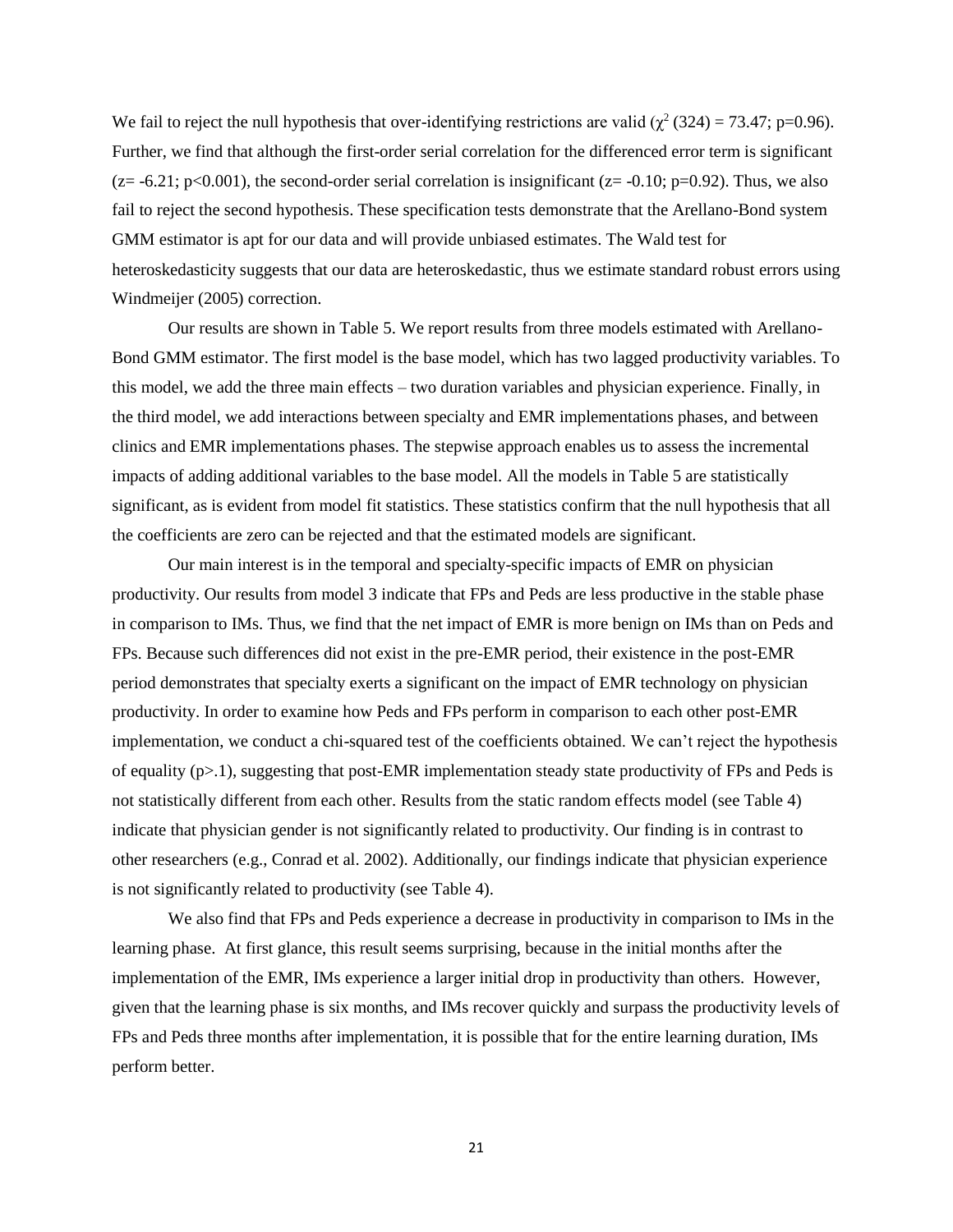| <b>Variables</b>            | <b>Model 1: Base Model</b><br>with Two Lagged<br><b>Productivity Terms</b> |            | <b>Model 2: Experience</b><br>and Phase Variables<br><b>Added</b> |            | <b>Model 3: Clinic and</b><br><b>Specialty Interactions</b><br>with Phase Added |            |
|-----------------------------|----------------------------------------------------------------------------|------------|-------------------------------------------------------------------|------------|---------------------------------------------------------------------------------|------------|
|                             | Coefficient                                                                | Std. error | Coefficient                                                       | Std. error | Coefficient                                                                     | Std. error |
| Physician Experience        |                                                                            |            | $0.176***$                                                        | 0.041      | 0.09                                                                            | 0.22       |
| Learning Duration           |                                                                            |            | $-2.009***$                                                       | 0.17       | $27.55***$                                                                      | 8.39       |
| <b>Stable Duration</b>      |                                                                            |            | $-1.37***$                                                        | 0.089      | $26.18***$                                                                      | 10.44      |
| Peds * Learning Duration    |                                                                            | --         |                                                                   |            | $-37.12$                                                                        | 7.63       |
| Peds * Stable Duration      |                                                                            |            |                                                                   |            | $-39.32***$                                                                     | 11.31      |
| FP * Learning Duration      |                                                                            | --         |                                                                   |            | $-34.47***$                                                                     | 8.43       |
| FP * Stable Duration        |                                                                            |            |                                                                   |            | $-35.48$ ***                                                                    | 11.66      |
| Productivity (t-1)          | $0.186***$                                                                 | 0.013      | $0.066***$                                                        | .01        | $0.064***$                                                                      | 0.02       |
| Productivity (t-2)          | $0.114$ ***                                                                | 0.01       | $0.037***$                                                        | .003       | $0.026*$                                                                        | 0.013      |
| Constant                    | $13.99***$                                                                 | 0.48       | $15.68***$                                                        | .717       | $16.85***$                                                                      | 3.95       |
| <b>Model Fit Statistics</b> | Wald $\chi^2$ (2) = 207.85                                                 |            | Wald $\chi^2$ (5) = 1859.34                                       |            | Wald $\chi^2$ (31) = 1763.71                                                    |            |
|                             | Prob > $\chi^2$ = 0.000                                                    |            | Prob > $\gamma^2$ = 0.000                                         |            | Prob > $\chi^2$ = 0.000                                                         |            |
| $AR(1)$ Test                | $-6.46$ ; p $< 0.01$                                                       |            | $-6.16$ ; p $< .001$                                              |            | $-6.21$ ; p $< .001$                                                            |            |
| $AR(2)$ Test                | $-1.41$ ; p=0.16                                                           |            | $-0.34$ ; p=0.73                                                  |            | $-0.10; p=0.92$                                                                 |            |
| <b>Hansen Test</b>          | $\chi^2$ (700) = 85.22;                                                    |            | $\chi^2$ (162) =82.27;                                            |            | $\chi^2$ (324) = 73.47;                                                         |            |
|                             | $p=0.92$                                                                   |            | $p=0.98$                                                          |            | $p=0.96$                                                                        |            |
| N                           | 3,186                                                                      |            | 3,186                                                             |            | 3,186                                                                           |            |

**Table 5: Temporal and Specialty-Specific Physician Productivity Variation: Arellano-Bond Dynamic GMM System Estimation**

Note:1) Clinic AB, Specialty IM; Pre-implementation phase and Gender Male served as the bases

 2) First differencing eliminates clinic, specialty and gender dummies from the system GMM estimation 3) In the interest of clarity and space, clinic and duration interaction variables are not shown in this Table

\* Significant at p<.05; \*\* significant at p<.01; \*\*\* significant at p<.001

Our results suggest that it is useful to consider the usage context, such as physician specialty and temporal dynamics, to unpack the impact of EMRs on physician productivity. Such emphasis on context is critical because it informs when IT can have a consequential impact. Without underscoring the usage context, it is possible that the real nature of the impact of EMRs on physicians will remain masked. For instance, a recent National Research Council report states that clinicians spend more time entering data than using it, which might suggest that the information entry aspects of EMRs can dominate the overall effect on productivity (Stead and Lin 2009). Additionally, these researchers claim that while EMRs make audit, research and billing more efficient, they may render the clinical work to be less efficient for a temporary period. A few other notable studies, such as an MGMA study funded by the U.S. government (Gans 2005), have cautioned that EMRs may reduce overall physician productivity. In contrast, our research indicates that such statistics and observations should be examined at a finer-grained level that accounts for workflow differences due to systematic differences such as physician specialty, and assessed over a period of time using longitudinal data. Such an approach has the potential to highlight nuances that may have a significant impact on the way IT impacts physicians work practices.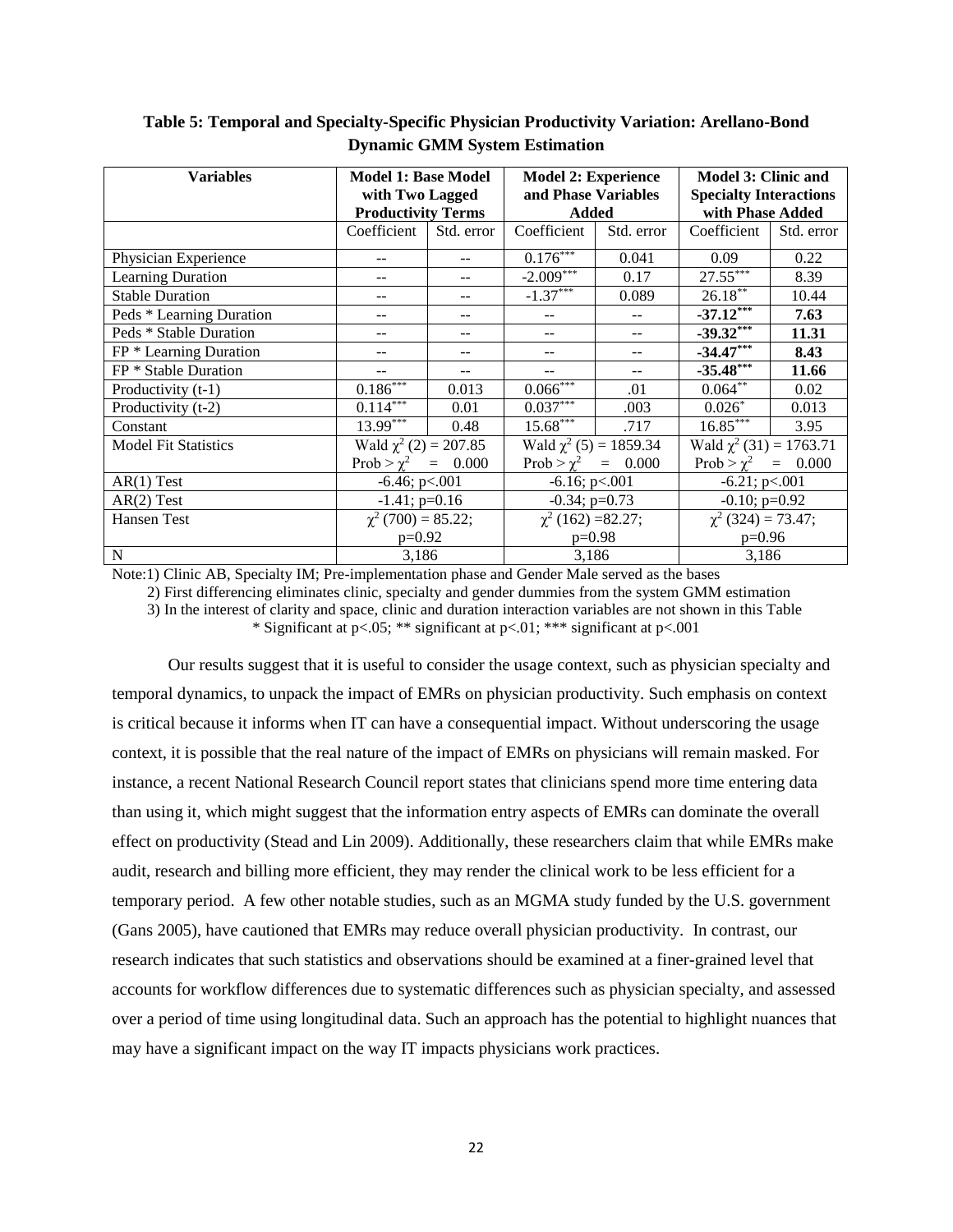#### **Discussion**

Physicians believe that the most appropriate use of their skills is in direct patient care, rather than spending valuable time entering patient information using technologies that may not be intuitive or customized to their specific needs, thereby compromising their productivity (Goh et al. 2010, Holden 2010). Concurrently, physicians realize significant value in being able to use existing information to diagnose patients and make patient care decisions. These trade-offs, and the resulting productivity considerations, are critical to many physicians. However, the actual effects of EMR implementation on physician productivity have been understudied in the literature (Agarwal et al. 2010, Cheriff et al. 2010, Goh et al. 2011). Much of the academic and policy discussion is centered around system-level goals such as cost reductions, readmission rates, quality of care, patient satisfaction, and privacy implications. The lack of insight on physician-level impacts of EMR, particularly those incorporating contextual factors, such as physician specialty, tends to prejudice doctors who are skeptical of how technologies apply specifically to them.

Our goal in this paper was to examine the impacts of EMR implementation on physician productivity across different specialties and to uncover the dynamic and temporal nature of these impacts. Our analysis suggests that the three physician specialties differ significantly in terms of how they absorb EMR technology, and how EMRs impact their productivity in the long-run. The post-EMR productivity levels for IMs settled slightly above the pre-EMR levels, despite there being a substantial productivity drop in the months immediately after EMR implementation. Compared with Peds and FPs, IMs experience greater productivity gains in the long run. Our results suggest that generic EMRs may not be suited equally for all the physician specialties.

Why might the different categories of primary care exhibit differences in how they absorb EMRs and in the overall impact on physician productivity? To understand this, we return to the two ways in which EMRs can affect physician workflow, and examine whether differences in work patterns and in the use of information, across specialties, can potentially account for the observed differences in productivity impacts. First, consider information review tasks. IMs, relative to Peds and FPs, are likely to do less data entry and more data synthesis and decision making. IMs see the most "new patients" while FPs and Peds tend to be more familiar with their patients because of their frequent interactions with them. Additionally, IMs are more likely to see patients whom other doctors may have previously examined and perhaps generated substantial data regarding their health history. IMs also have greater use of health history and statistics in treating patients. Internists may not be as familiar as pediatricians and family practitioners tend to be with their patients. Moreover, because IMs tend to specialize in certain disease conditions, they become proficient in using EMRs to access and synthesize information about those conditions. In such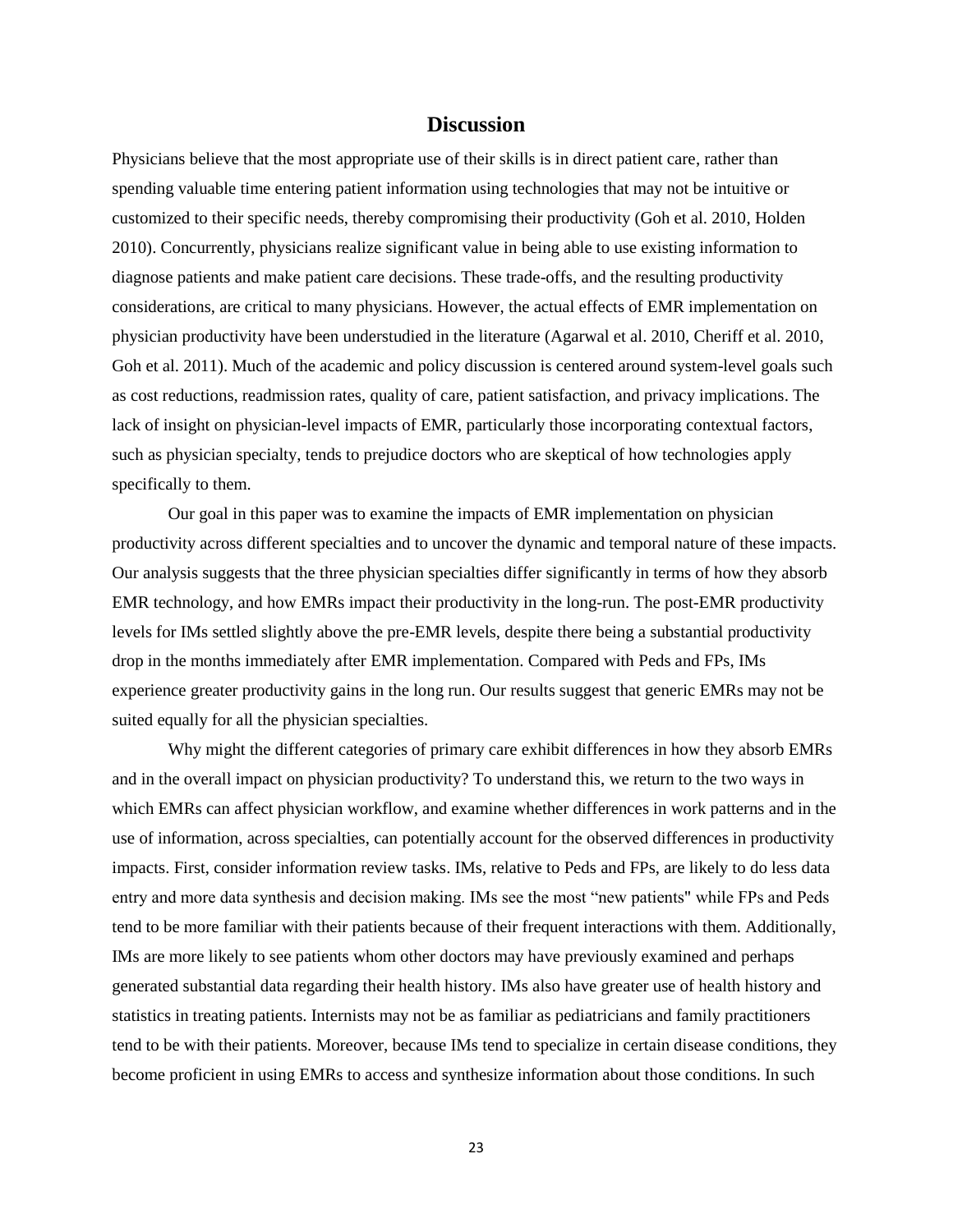cases, the EMR's replacement of the old paper health record is substantially and positively impactful once the new technology is integrated into physicians' daily operations.

Second, consider information entry tasks. Patients see FPs for a variety of reasons, necessitating information entry on widely different medical conditions. According to National Ambulatory Medical Care (NAMC) survey, FPs accounted for 224 million out of 956 million visits in 2008 [\(http://www.cdc.gov/nchs/data/ahcd/namcs\\_summary/namcssum2008.pdf\)](http://www.cdc.gov/nchs/data/ahcd/namcs_summary/namcssum2008.pdf), the highest number reported by any physician specialty. Furthermore, while information entry requirements are high for FPs, their numbers have been plunging since the 1990's, making a bad situation much worse. Pediatricians spend substantial time in activities that do not require considerable review of past patient data, potentially lowering their benefits from the superior IT capabilities for data retrieval, review and visualization. On the other hand, they are required to make substantial documentation for infants, children and adolescents after each visit, facing a significant data entry burden.

Our results and arguments and insights provided by top administrators at our study site provide preliminary indications that impacts of EMRs may be most beneficial for IMs in the long-term because of the fit that technology provides to their workflows. What then explains the precipitous drop that IMs experience in the months following the EMR implementation? Medical information review, synthesis and decision making requires significant cognitive processing, and hence a change in the manner in which physicians receive information is likely to place considerable learning burden on them in the initial stage. In the initial months, IMs may need to modify their information review, synthesis and decision making routines, schema and workflows significantly because of the cognitive burdens, which may be more consequential at the beginning than those for information entry.

Recall that we do not find any significant impact of physician gender or experience, which can also serve as a proxy for age, on post-EMR productivity. In contrast, Conrad et al. (2002) find that experience has a small but significant impact on productivity. Furthermore, they find that female physicians are significantly less productive than male physicians. While Conrad et al. used the annual cost and physician compensation and production surveys reported by MGMA for the year 1997, we believe that the availability of a longer and granular panel dataset allows us to more accurately estimate the impact of gender and experience. Our results indicate that there is a need to assess these impacts with more detailed data because cross-sectional analyses may not reveal the nature of actual impacts. From a policy perspective, our results suggest that both younger and older doctors, as well as both male and female doctors, can be trained on new technologies, and be equally productive after a period of time.

#### **Limitations of the Research**

This study has several limitations that provide opportunities for further research. First, some may wonder about the generalizability of our findings, because we studied productivity implications of one EMR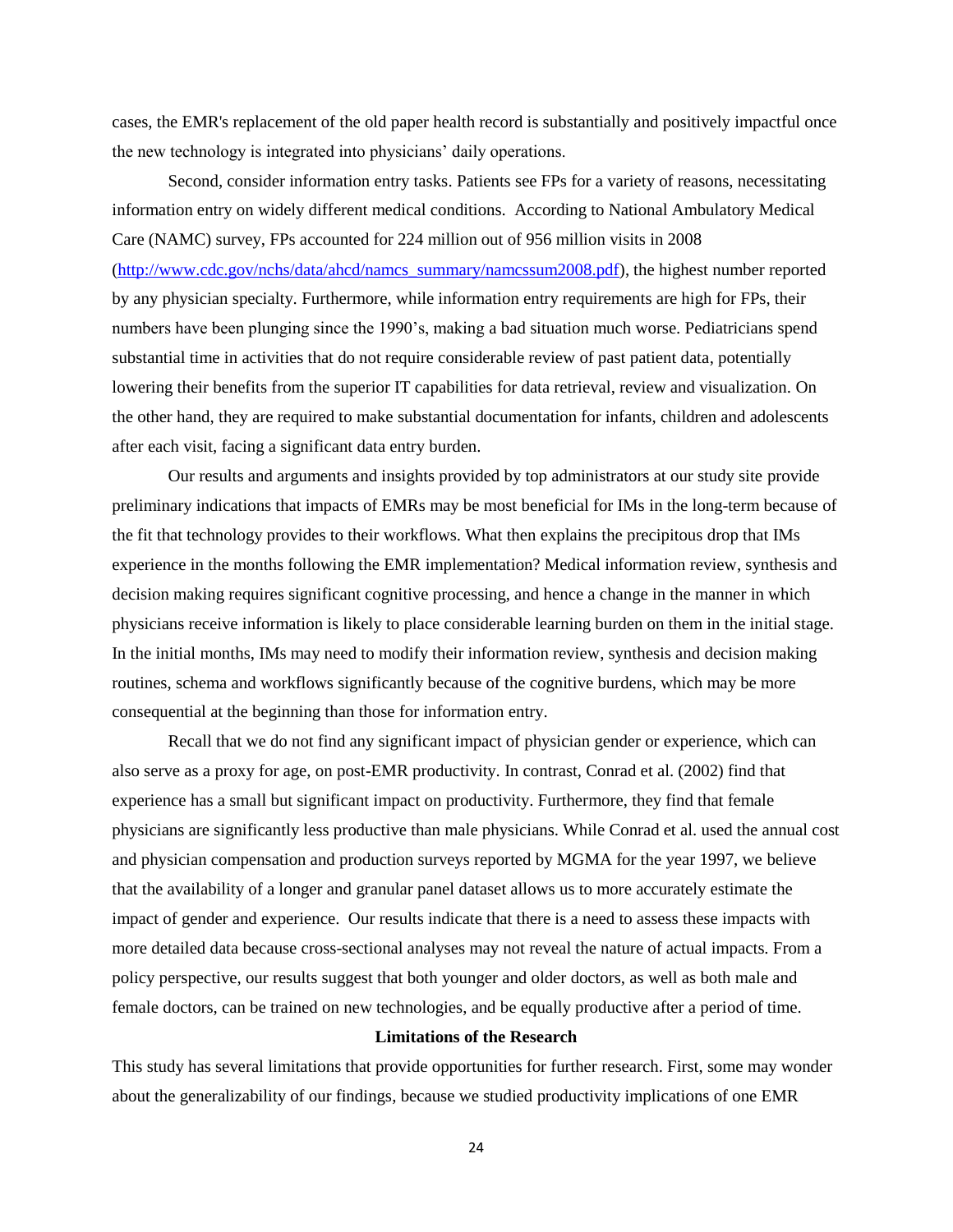system on physicians associated with one university health system. To the extent that workflow and informational needs of FPs, Peds and IMs at our study site are likely to be similar to those in other organizational settings, and to the extent that other EMR systems are likely to provide different levels of fit to physicians of different specialty, we would expect our results to be applicable in multiple settings. However, our findings raise the need for other researchers to further investigate productivity impacts of EMR across a large number of specialties and in multiple health provider settings with varying levels of ownership, academic status (academic or community) and profit focus (for or not-for profit).

Second, caution should be exercised in interpreting our results, because we do not have conclusive evidence that the fit of the physicians' tasks with the technological features of the implemented EMR determines the productivity of the physicians of various specialties. We do not have irrefutable evidence that the ratio of information review to information entry is the key mechanism through which an EMR impacts physician productivity. In other words, we provide suggestive and not conclusive evidence of the fit between task characteristics and technology features. An ideal experiment would randomize the ratio of information review to entry across physicians. Teasing out the mechanism through which EMR impacts physician productivity and other outcomes can be a fruitful avenue for future research.

Third, extant research in health informatics has used several additional productivity measures such as charges and visit volume (Cheriff et al. 2010). Many of these measures have been shown to have severe limitations. CMS as well as private insurance companies use WRVUs to measure physician productivity, yet, it may be appealing to compare the productivity impacts of EMRs on multiple measures. We hope that future research will gather data on these measures and provide a comparison across them. Additionally, we recognize that productivity does not fully capture performance and value in a clinical setting; other measures such as revenues generated, costs saved and patient satisfaction may be equally, if not more, important.

Finally, due to the lack of data, we are unable to examine temporal and specialty-specific impact of EMR implementation on physician-level quality. Physician-level quality data were not available at our study site for the study period. Even now, such data are not available publicly for a majority of physicians in the U.S. [\(http://www.ahrq.gov/qual/perfmeasguide/perfmeaspt1.htm\)](http://www.ahrq.gov/qual/perfmeasguide/perfmeaspt1.htm). The federal government has started an initiative called Physician Compare through which quality data may become available in the future [\(http://www.medicare.gov/quality-care-finder/#physician-compare\)](http://www.medicare.gov/quality-care-finder/#physician-compare). Additional physician-level quality data may also become available after stage three meaningful use requirements have been completed. Examining temporal and specialty-specific impact of EMR on productivity and quality simultaneously will provide more complete assessment of how technology influences physicians. Extant research has examined the implications of EMR and HIT implementation on quality and found systematic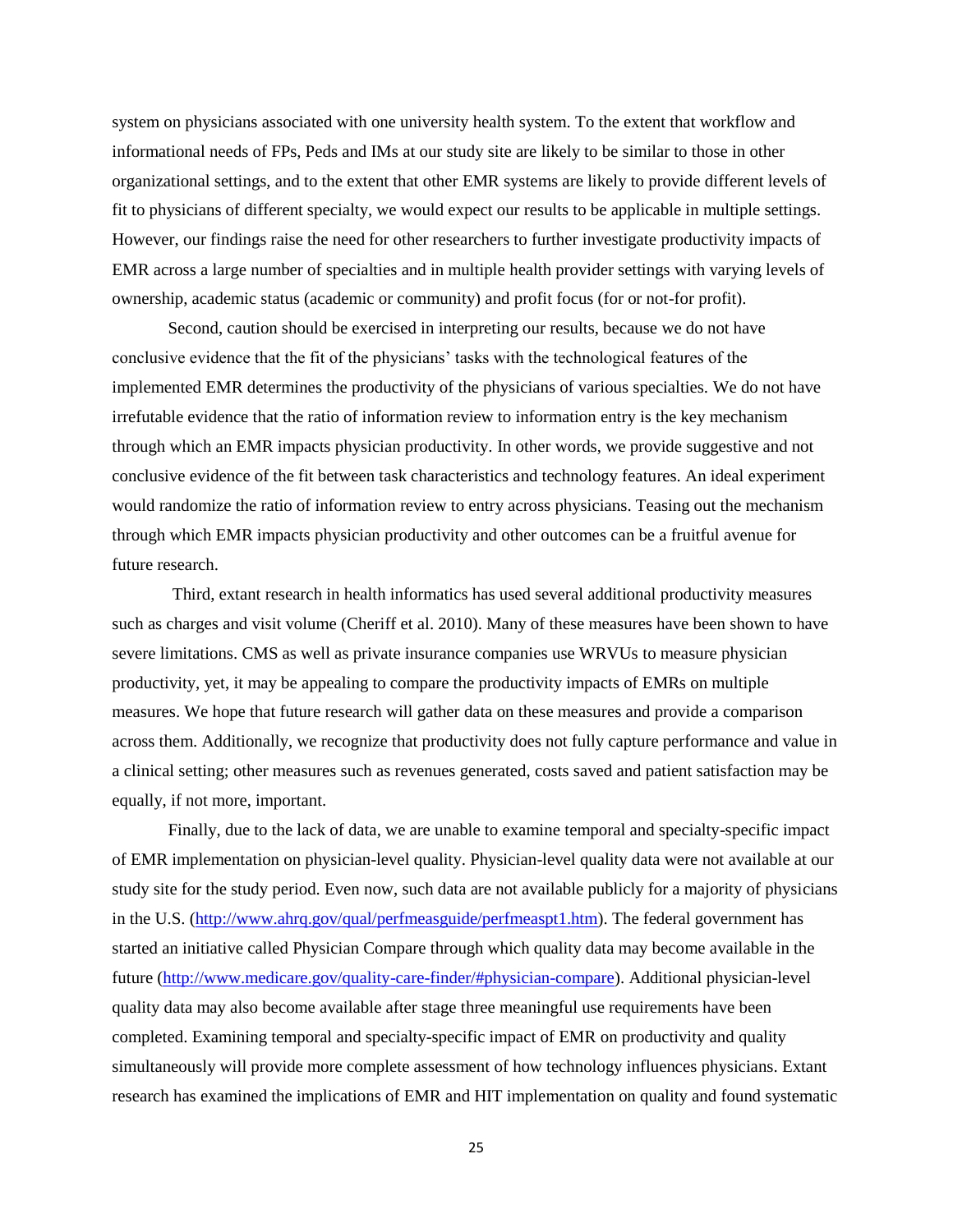positive impact (Buntin et al. 2011, Lee et al. 2013), little or no significant impact (Agha 2011, Parente and McCullough 2009), and adverse impact (Ash et al. 2004, Nebecker et al. 2005). However, due to the lack of easily available, verified and standardized physician-level quality information, prior research has examined quality predominantly at the hospital or facility level. This represents an opportunity area for researchers to investigate the impact of HIT on physician-level quality.

#### **Research Contributions and Implications**

Effective implementation of EMR in health care will depend significantly on physician acceptance of these technologies and their impact on physician productivity. Focusing on these critical issues, this paper makes several contributions to extant literature. First, to the best of our knowledge, this study is the first in the IS literature to offer a rigorous examination of physician-level productivity impacts of EMR implementation. Past research on this topic has provided predominantly anecdotal evidence to suggest that these technologies enhance or hurt physician productivity. Concurrently, the IT productivity literature has lamented the absence of individual-level productivity studies in the services sector, especially for knowledge workers (Aral et al. 2012a). Our study extends the research in both health informatics and IT productivity literatures. Second, our results provide informed indications that the nature, direction and magnitude of impacts induced by technological innovations, such as EMRs, are contingent on the work performed by the knowledge workers (e.g., physicians) and vary systematically over time. The key insight from our study is that such temporal impacts vary across physician specialties. In fact, some physicians may be better off while others may be worse off, post EMR-implementation. Third, this study makes a case for a more specific and thorough investigation of the concept of information retrieval to information entry ratio. Although we cannot conclusively establish the mechanism through which EMRs impact physician productivity, our discussions with senior administrators and practicing physicians suggest that information retrieval to information entry is important for explaining productivity differences across different physician specialties.

Our research provides a rigorously derived dynamic pattern for describing the productivity impact of EMR over time: a substantial productivity drop results from the initial shock, followed by a period of recovery and then an ultimate steady state pattern after the technology shock is absorbed. We observed productivity drops larger than 20 percent for all specialties, and a 6-month recovery period. This pattern underlines the need for health system managers to prepare for the productivity loss, and to not abandon the system merely based on short-term loss. If users do not take the time to learn the new system, and persevere during the period when they are experiencing productivity declines, they may not acquire enough expertise with it to benefit later. This lack of learning may inhibit physicians from discovering advanced features, including decision making routines, which facilitate large productivity and quality enhancements in subsequent months.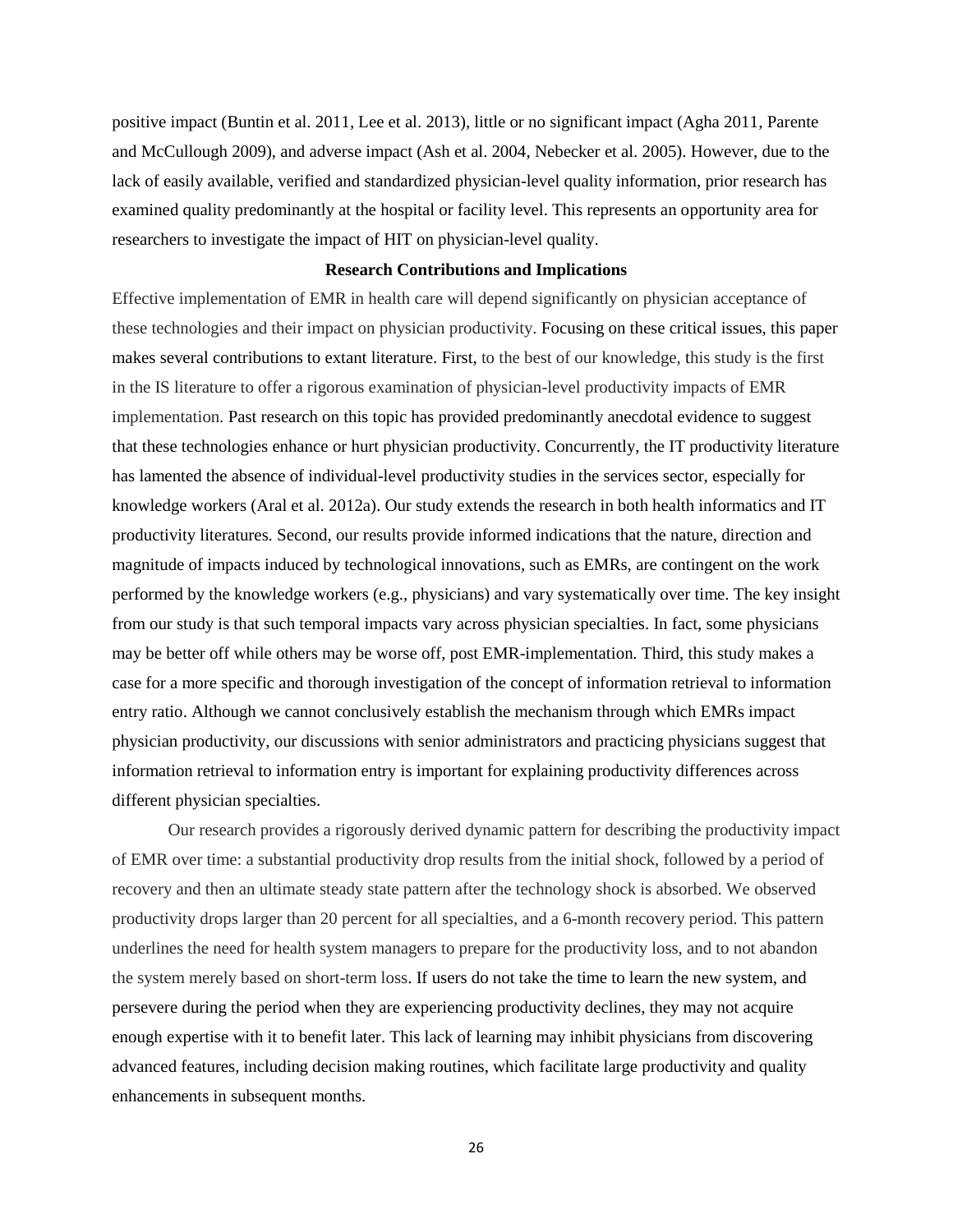Our findings, demonstrating divergence in EMR impact across specialties, requires further investigation and is of consequence to both health IT vendors and users. In many EMR implementations, such as at our study site, every physician uses the same interface to interact with the EMR system. This standard design may not be an effective replacement for all physicians. It further fails to leverage IT's capability for customization. Some physicians may be more productive with voice-activated search and analysis feature, and others may find voice-enabled data input into EMR more helpful. It is evident that one size does not fit all in this context. One physician summarized it well, "*Wholesale redesign of the system may not be necessary, but customization of the system is key*." An administrator suggested that for *longer notes, vendors provide extensive dictation and speech recognition help in the software*. The key managerial insight we propose here is that while integrated EMRs are valuable for data integration and exchange, and collaboration among health providers, it is vital to provide multiple input and output options so that physicians can assess fit with their respective workflows rather than be forced to use the pre-set options. While backend integration may be crucial for system-level impacts, vendors should examine customized front-end user interfaces that match physician workflows and patient data input / output requirements. We suggest that EMR designers and vendors recognize that these systems are decision making tools for physicians, and the data input/output features are means to that end. Finally, managers must be cognizant about the disproportionate impact of the EMR on physicians and indeed examine if some physicians benefit from it at the expense of others.

This study can be extended in several possible ways. First, while we examined EMR implementation in the ambulatory primary care setting, future research can enhance the scope of study by contrasting EMR implementations in multiple setting such as in-patient setting, surgery departments and emergency rooms, in addition to the primary care setting. Information entry and retrieval mechanisms are likely to manifest themselves in multiple ways, thus providing promising opportunities to compare and contrast productivity implications of EMR. Second, from a task-technology fit theory perspective, several task traits, such as complexity, routineness, uncertainty, variety and ambiguity have been posited to be relevant because these characteristics influence the amount and nature of information processing (Goodhue and Thompson 1995; Zigurs and Buckland 1998). Future research can examine how task traits may differ for different physicians working in diverse conditions, and how these traits may influence the fit of health information technologies for different physician specialties. We believe that observational data, including those obtained from time and motion studies, in addition to secondary data obtained from productivity and schedule logs, and survey data can be used to examine the fit issues in detail. Third, the concept of information review to information entry ratio can also be extended to other contexts such as management and IT consulting and applied in various individual-level IT productivity studies, as also in studies that draw upon TTF theory. Finally, our arguments and results provide a strong foundation for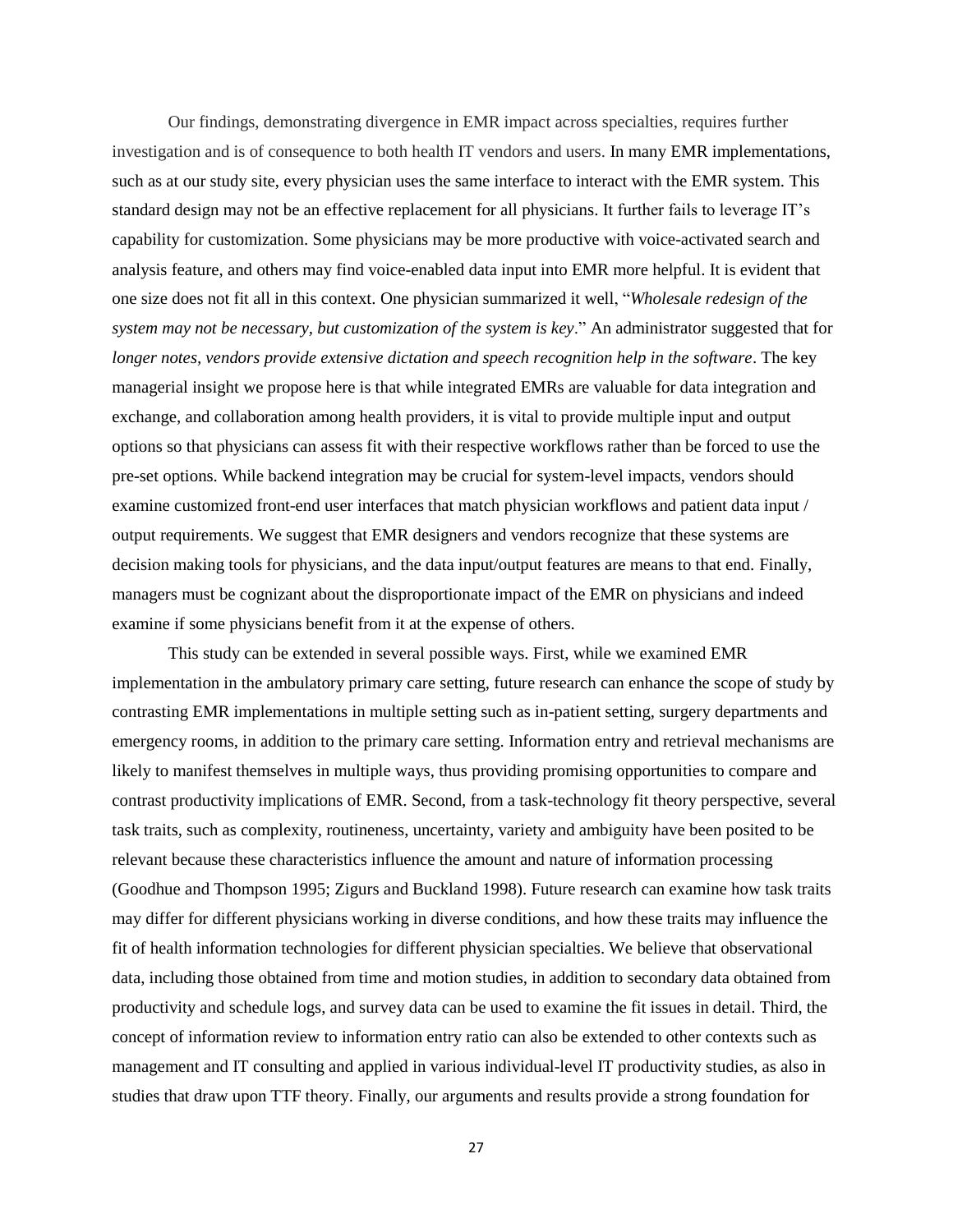future researchers to apply TTF theory, and contingency theories in general, in the study of HIT application in the health care industry.

We contribute to policy and practice discussions by emphasizing granular productivity analyses, temporal nature of productivity, and physician specialty-specific workflows. Our results show, with remarkable consistency across many different formulations, that when EMR implementation is examined in the context of clinics rather than hospitals, the productivity of physicians suffers for a short duration, before climbing back up. Thus, while the benefits of EMR technologies may be far from certain, our study suggests that the continued deep decline in productivity feared by physicians may not materialize. The health care industry is beginning a long and transformative journey, facilitated by standards-based clinical information technologies. We hope that this paper stimulates further research in HIT, contributing to our understanding of how IT impacts individual-level productivity among knowledge workers, and provides guidelines to vendors to design technologies that enhance the productivity of physicians.

### **References**

Agarwal, R., G. Gao, C. DesRoches, A. Jha. 2010. The digital transformation of healthcare: Current status and the road ahead. *Information Systems Research* **21(4)** 796-809.

Agha, L. 2012. The effects of health information technology on the costs and quality of medical care. Working Paper,<http://economics.mit.edu/files/6216>

Andreae, M. C., G. L. Freed 2002. Using a productivity-based compensation program at an academic health center: A case study. *Academic Medicine* **77(9)** 894-899.

Angrist, J. D., J-S. Pischke. 2009. *Mostly Harmless Econometrics An Empiricist's Companion*, Princeton University Press, Princeton, NJ, USA.

Aral, S., E. Brynjolfsson, M. Van Alstyne. 2012a. Information, technology and information worker productivity. *Information Systems Research* **23(3)** 849-867.

Aral, S., E. Brynjolfsson, L. Wu. 2012b. Three-way complementarities: Performance pay, human resource analytics, and information technology. *Management Science* **58(5)** 913-931.

Aral, S., E. Brynjolfsson, D. J. Wu. 2006. Which came first, IT or productivity? The virtuous cycle of investment and use in enterprise systems. *Proceedings of 27th annual International Conference in Information Systems*, Milwaukee, WI.

Arellano, M., S. Bond. 1991. Some tests of specification for panel data: Monte Carlo evidence and an application to employment equations. *Review of Economic Studies* **58(2)** 277–297.

Aron, R., S. Dutta, R. Janakiraman, P. A. Pathak. 2011. The impact of automation of systems on medical errors: Evidence from field research. *Information Systems Research* **22(3)** 429-446.

Ash, J., M. Berg, E. Coira. 2004. Some unintended consequences of information technology in health care: The nature of patient care information system-related errors. *Journal of the American Medical Informatics Association* **11**, 104-112.

Athey, S., S. Stern. 2002. The impact of information technology on emergency health care outcomes. *Rand Journal of Economics* **33(3)** 399-432.

Baltagi, B. 2005. *Econometric Analysis of Panel Data*, 3<sup>rd</sup> ed. John Wiley & Sons, Chichester, England.

Banker, R., H. Chang, Y. Kao. 2002. Impact of information technology on public accounting firm productivity. *Journal of Information Systems* **16(2)** 209-222.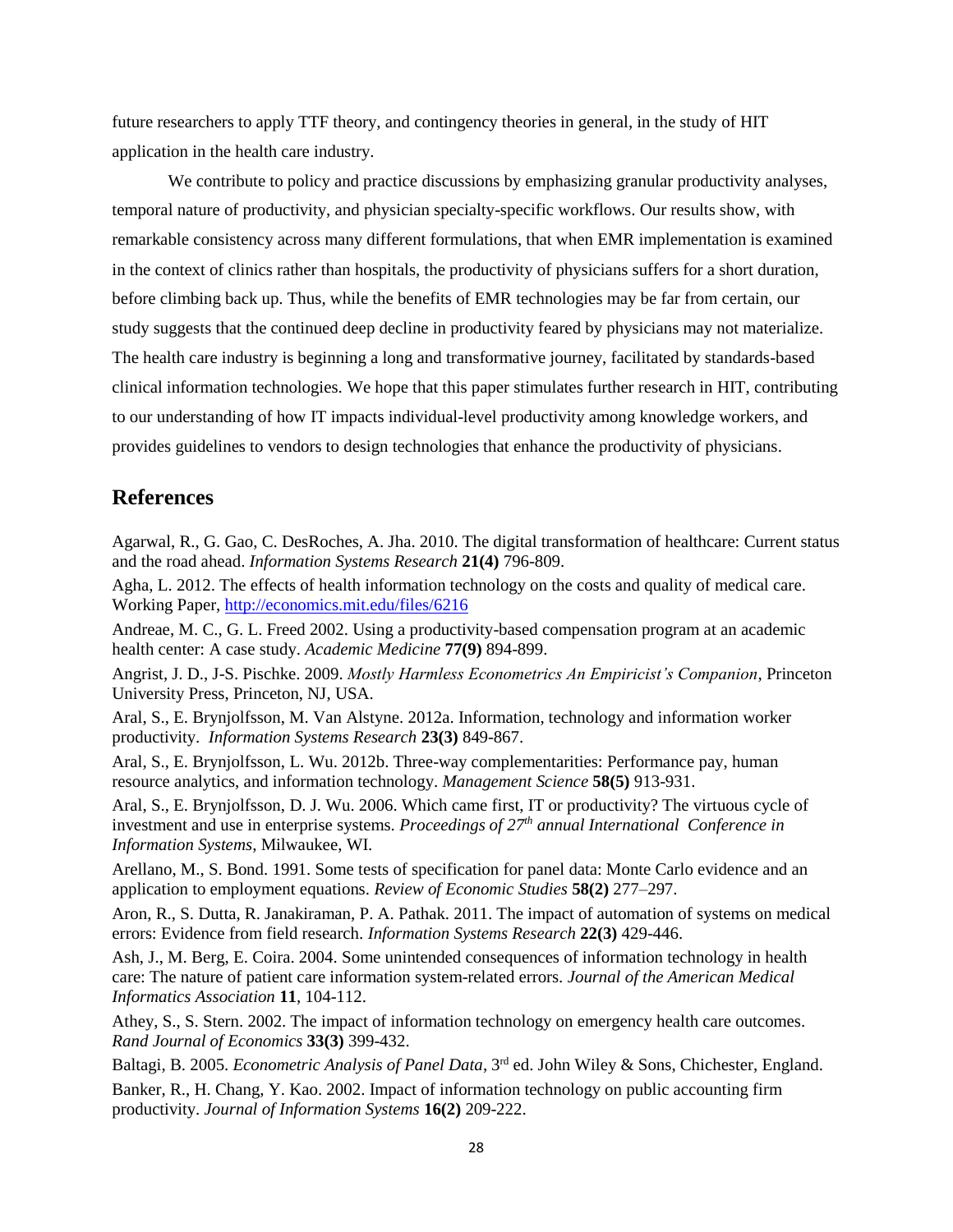Barjaktarevic, A. 2008. Specific implementation of electronic medical record in pediatrics practice. *Acta Informatica Medica* **16(3)** 172-175.

Barua, A., B. Lee. 1997. The information technology productivity paradox revisited: A theoretical and empirical investigation in the manufacturing sector. *International Journal of Flexible Manufacturing Systems* **9** 145–166.

Bendoly, E., M. Cotteleer. 2008. Understanding behavioral sources of process variation following enterprise system deployment. *Journal of Operations Management* **26(1)** 23-44.

Blundell, R., S. Bond. 2000. GMM estimation with persistent panel data: An application to production functions. *Econometric Reviews* 19(3) 321–340.

Brynjolfsson, E., L. Hitt. 1996. Paradox lost? Firm-level evidence on the returns to information systems. *Management Science* **42(4)** 541-558.

Brynjolfsson, E., L. Hitt. 2000. Beyond computation: Information technology, organizational transformation and business performance. *Journal of Economic Perspectives* **14(4)** 23-48.

Bulkley, N., M. Van Alstyne. 2004. Why information should influence productivity. MIT Sloan School Working Paper 4680-08.

Buntin, M., M. Burke, M. Hoaglin, D. Blumenthal. 2011. The benefits of health information technology: A review of the recent literature shows predominantly positive results. *Health Affairs* **30** 464-471.

Cameron, A. C., P. K.Trivedi. 2010. *Microeconometrics using Stata*. Stata Press, College Station, TX.

Chang, Y. B., V. Gurbaxani. 2012. The impact of IT-related spillovers on long-run productivity: An empirical analysis. *Information Systems Research* **23(3)** 868-886.

Cheriff, A. D., A. G. Kapur, M. Qiu, C. L. Cole. 2010. Physician productivity and the ambulatory EHR in a large academic multi-specialty physician group. *[International Journal of Medical Informatics](http://www.ijmijournal.com/issues/contents?issue_key=S1386-5056(10)X0007-7)* **49(7)** 492-500.

Chiasson, M. W., E. Davidson. 2005. Taking industry seriously in information systems research. *MIS Quarterly* **29(4)** 599-606.

Coleman, D., E. Moran, D. Serfilippi, P. Mulinski, R. Rosenthal, B. Gordon, P. R. Mogielnicki. 2003. Measuring physicians' productivity in veteran affairs medical center. *Academic Medicine* **78(7)** 682-689.

Conrad, D. A., A. Sales, S. Y. Liang, A. Chaudhuri, C. Maynard, L. Pieper, L. Weinstein, D. Gans, N. Piland. 2002. The impact of financial incentives on physician productivity in medical groups. *Health Services Research* **37(4)** 885-906.

Cronin, B., M. Gudim. 1986. Information and productivity: A review of research. *International Journal of Information Management* **6(2)** 85-101.

Crosson, J. C., C. Stroebel, J. G. Scott, B. Stello, B. F. Crabtree. 2005. Implementing an electronic medical record in a family medicine practice: Communication, decision making, and conflict. *Annals of Family Medicine* **3(4)** 307-311.

Dennis, A. R., B. Wixom, R. J. Vandenberg. 2001. Understanding fit and appropriation effects in group support systems via meta-analysis. *MIS Quarterly* **25(2)** 167-193.

Devaraj, S., R. Kohli. 2003. Performance impacts of information technology: Is actual usage the missing link? *Management Science* **49(3)** 273-289.

DeVore, S. D., K. Figlioli. 2010. Lessons premier hospitals learned about implementing electronic health records. *Health Affairs* **29(4)** 664-667.

Dewan, S., K. Kraemer. 2000. Information technology and productivity: Evidence from country-level data. *Management Science* **46(4)** 548-562.

Dranove, D., C. Forman, A. Goldfarb, S. Greenstein. 2012. The trillion dollar conundrum: Complementarities and health information technology. *NBER working paper No*. w18281.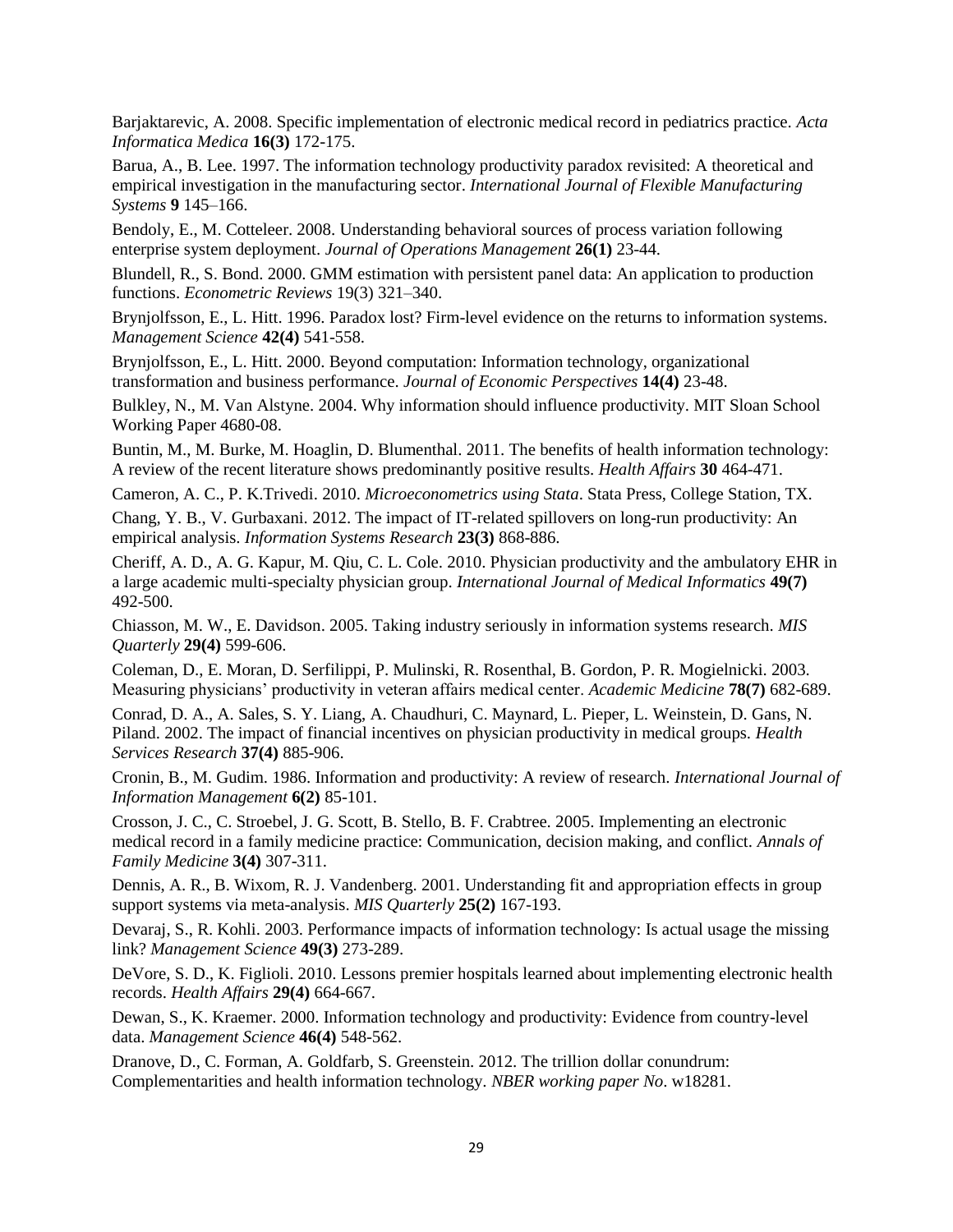Ferranti, J. M., M. H. Horvath, J. Jansen, P. Schellenberger, T. Brown, C. M. DeRienzo, A. Ahmad. 2011. Using a computerized provider order entry system to meet the unique prescribing needs of children: Description of an advanced dosing model. *BMC Medical Informatics and Decision Making* **11:**14.

Fuller, R. M., A. R. Dennis. 2009. Does fit matter? The impact of task-technology fit and appropriation on team performance in repeated tasks. *Information Systems Research* **20(1)** 2-17.

Furukawa, M., T. S. Raghu, B. M. Shao. 2010. Electronic medical records and cost efficiency in hospital medical-surgical units. *Inquiry* **47(2)** 110-123.

Gans, D. N. 2005. Impact of electronic health records on the financial performance of medical group practices. http://www.ahrq.gov/about/annualmtg08/090908slides/Gans.htm

Ghose, A., S. P. Han. 2011. An empirical analysis of user content generation and usage behavior on the mobile Internet. *Management Science* **57(9)** 1671-1691.

Goh, J. M., G. Gao, R. Agarwal. 2011. Evolving work routines: Adaptive routinization of information technology in healthcare. *Information Systems Research* **22(3)** 565-585.

González-González, A. I., M. Dawes, J. Sánchez-Mateos, R. Riesgo-Fuertes, E. Escortell-Mayor, T. Sanz-Cuesta, T. Hernández-Fernández. 2007. Information needs and information-seeking behavior of primary care physicians. *Annals of Family Medicine* 5**(4)** 345-352.

Goodhue, D. L. 1995. Understanding user evaluations of information systems. *Management Science* **41(12)** 1827-1844.

Goodhue, D. L., R. L. Thompson. 1995. Task-technology fit and individual performance. *MIS Quarterly*  **19(2)** 213-236.

Hartman, M., A. Martin, P. McDonnell, A. Catlin. 2009. National health spending in 2007: Slower drug spending contributes to lowest rate of overall growth since 1998. *Health Affairs 28***(1)** 246-261.

*Health Information Technology for Economic and Clinical Health Act or "HITECH Act"*. 2009. Meaningful Use. Available from: [http://www.healthit.gov/policy-researchers-implementers/meaningful](http://www.healthit.gov/policy-researchers-implementers/meaningful-use)[use](http://www.healthit.gov/policy-researchers-implementers/meaningful-use)

Himmelstein, D. U., A. Wright, S. Woolhandler. 2010. Hospital computing and the costs and quality of care: A national study. *The American Journal of Medicine* **123(1)** 40-46.

Hitt, L. M., D. J. Wu, X. Zhou. 2002. ERP investment: Business impact and productivity measures. *Journal of Management Information Systems* **19(1)** 71-98.

Holcombe, R. F., K. J. Hollinger. 2010. Mission-focused, productivity-based model for sustainable support of academic hematology/oncology. *Journal of Oncology Practice* **6(2)** 74-79.

Holden, R. J. 2010. Physicians' beliefs about using EMR and CPOE: In pursuit of a contextualized understanding of health IT use behavior. *International Journal of Medical Informatics* **79** 71-80.

Housman, M. G., L. M. Hitt, K. Elo, N. Beard. 2006. The effect of IT capital on hospital efficiency. *Workshop on Information Systems and Economics*. [http://digital.mit.edu/wise2006/papers/5B-](http://digital.mit.edu/wise2006/papers/5B-3_WISE%202006%20Abstract.pdf)[3\\_WISE%202006%20Abstract.pdf](http://digital.mit.edu/wise2006/papers/5B-3_WISE%202006%20Abstract.pdf)

Hsiao, W. C., P. Braun, D. Dunn, E. R. Becker. 1988. Resource-based relative values: An overview. *Journal of the American Medical Association* **260(16)** 2347-2353.

Johnson, S. E., W. P. Newton. 2002. Resource-based relative value units: A primer for academic family physicians. *Family Medicine* **34(3)** 172-176.

Jorgenson, D. W., K. J. Stiroh. 2000. Raising the speed limit: U.S. economic growth in the information age. *Brookings Papers on Economic Activity* **1** 125-211.

Kemerer, C. 1992. How the learning curve affects computer aided software engineering (CASE) tools adoption. *IEEE Software* **9(3)** 23-28.

Lahiri, A., A. Seidmann. 2012. Information hang-overs in healthcare service systems. *Manufacturing and Services Operations Management* **14** 634-653.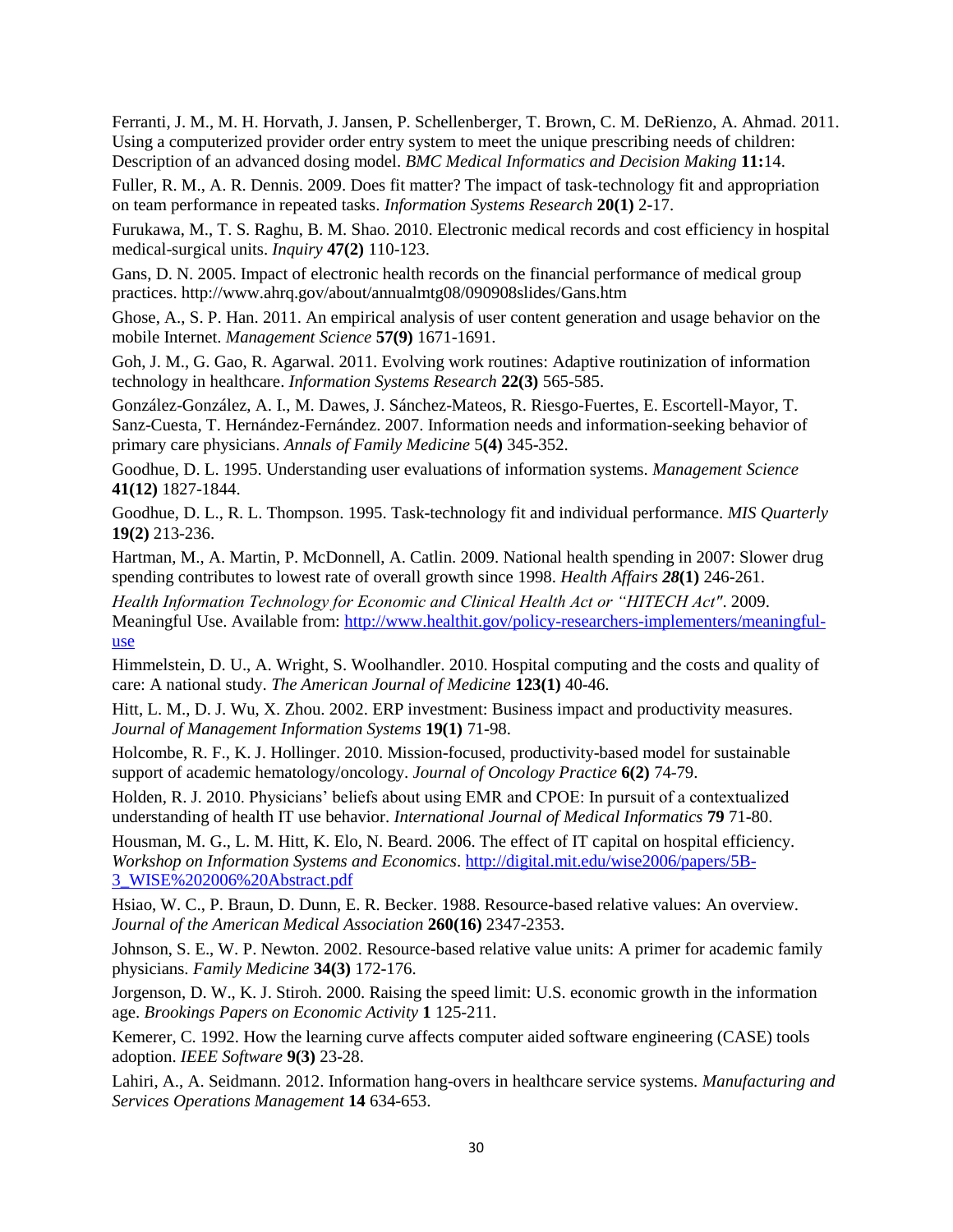Lee, J., J. S. McCullough, R. J. Town. 2013. The impact of health information technology on hospital productivity. *Rand Journal of Economics* **44(3)** 546-569.

Linder, J. A., J. L. Schnipper., B. Middleton. 2012. Method of electronic health record documentation and quality of primary care. *Journal of American Medical Informatics Association* **19** 1019-1024.

Loomis, G. A., J. S. Ries, R. M. Saywell, N. R. Thakker. 2002. If electronic medical records are so great, why aren't family physicians using them? *The Journal of Family Practice* **51(7)** 636-641.

McAlister, F. A., I. Graham, G. W. Karr, A. Laupacis. 1999. Evidence-based medicine and the practicing clinician. *Journal of General Internal Medicine* **14(4)** 236-242.

Maxwell, S., S. Zuckerman. 2007-2008. Impact of resource-based practice expense on the Medicare physician volume. *Health Care Finance Review* **29(2)** 65-79.

McCullough, J. S., M.Casey, I. Moscovice, S. Prasad. 2010. The effect of health information technology on quality in US hospitals. *Health Affairs* **29(4)** 647-654.

Menon, N., R. Kohli. 2013. Blunting Damocles' sword: A longitudinal model of healthcare IT impact on malpractice insurance premium and quality of patient care. *Information Systems Research* **24(2)** 918-932.

Menon, N., B. Lee, L. Eldenburg. 2000. Productivity of information systems in the healthcare industry. *Information Systems Research* **11(1)** 83-92.

Miller, P. R., E. A. Wildman, M. C. Chang, J. W. Meredith. 2012. Acute care surgery: Impact on practice and economics of elective surgeons. *Journal of American College of Surgeons* **214(4)** 531-535.

Nebecker, J., J. Hoffman, C. Weir, C. Bennett, J. Hurdle. 2005. High rates of adverse drug events in a highly computerized hospital. *Archives of Internal Medicine* **165**, 1111-1116.

Newhouse, J. P., A. D. Sinaiko. 2007-2008. Estimates of physician productivity: An evaluation. *Health Care* Financing Review **29(2)** 33-39.

O'Malley, A. S., J. M. Grossman, G. R. Cohen, N. M. Kemper, H. H. Pham. 2009. Are electronic medical records helpful for care coordination? Experiences of physician practices. *Journal of General Internal Medicine* **25(3)** 177-185.

Parente, S., J. McCullough. 2009. Health information technology and patient safety: Evidence from panel data. *Health Affairs* **28**, 357-360.

Park, S. Y., S. Y. Lee, Y. Chen. 2012. The effects of EMR deployment on doctors' work practices: A qualitative study in the emergency department of a teaching hospital. *International Journal of Medical Informatics* **81(3)** 204-217.

Pisano, G. P., R. Bohmer, A. C. Edmondson. 2001. Organizational differences in rates of learning: Evidence from the adoption of minimally invasive cardiac surgery. *Management Science* **47(6)** 652-768.

Sebelius, K., T. R. Frieden, E. J. Sondik. 2011. Health, United States, 2010: With special features on death and dying. National Center for Health Statistics, Hyattsville, MD.

Shachak, A., M. Hadas-Dayagi, A. Ziv, S. Reis. 2009. Primary care physicians' use of an electronic medical record system: A cognitive task analysis. *Journal of General Internal Medicine* **24(3)** 341-348.

Stead, W., H. Linn. 2009. *Computational technology for effective health care: Immediate steps and strategic directions.* Washington, D.C.: National Academies Press.

Stevens, M. 2010. Implementing EMRs: How to push physicians productivity.

[http://www.cmio.net/?option=com\\_articles&view=article&id=20071:implementing-emrs-how-to-push](http://www.cmio.net/?option=com_articles&view=article&id=20071:implementing-emrs-how-to-push-physician-productivity)[physician-productivity](http://www.cmio.net/?option=com_articles&view=article&id=20071:implementing-emrs-how-to-push-physician-productivity)

Tambe, P., L. Hitt. 2012*.* The productivity of information technology investments: New evidence from IT labor data. *Information Systems Research* **23(3)** 599-617.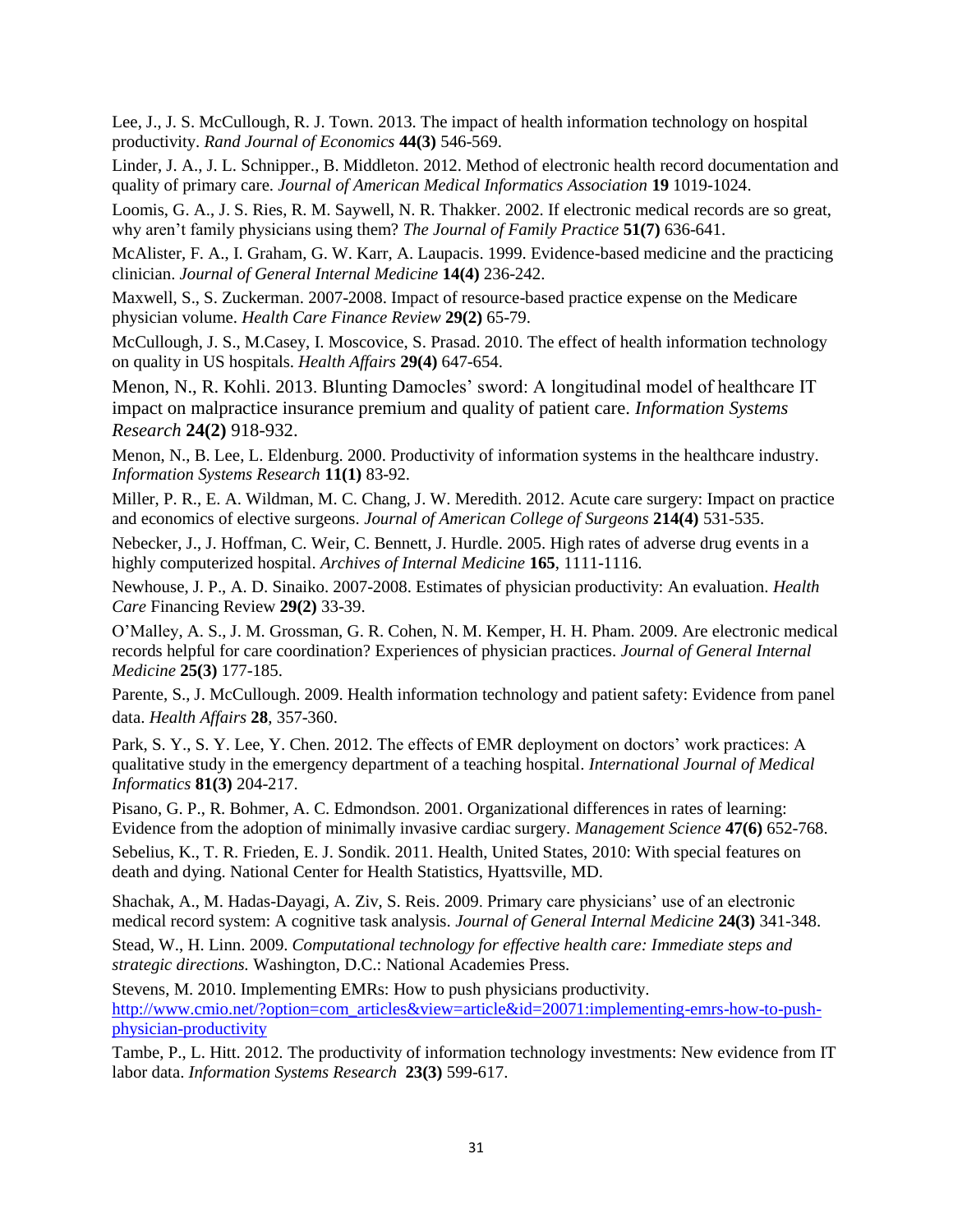Tambe, P., L. Hitt, E. Brynjolfsson. 2012. The extroverted firm: How external information practices affect innovation and productivity. *Management Science* **58(5)** 843-859.

Triplett, J. E., B. P. Bosworth. 2004. *Services Productivity in the United States: New Sources of Economic Growth*. Washington, D.C.: Brookings Institution Press.

Tufano, J. A., D. A. Conrad, S-Y Liang. 1999. Addressing physician compensation and practice productivity. *Journal of Ambulatory Care Management* **22(3)** 47-57.

Vishwanath, A., S. R. Singh, P. Winklestein. 2010. The impact of electronic medical record system on outpatient workflows: A longitudinal evaluation of its workflow effects. *International Journal of Medical Informatics* **79** 778-791.

Windmeijer, F. 2005. A finite sample correction for the variance of linear efficient two-step GMM estimates. *Journal of Econometrics* **126** 25-51.

Wooldridge, J. 2002. *Econometric Analysis of Cross Section and Panel Data*. MIT Press, Cambridge, MA.

Zaslove, M. O. 2003. *The Successful Physician: A Productivity Handbook for Practitioners*. Jones & Bartlett Publishers, Sudbury, MA.

Zheng, K., R. Padman, M. P. Johnson, H. S. Diamond. 2009. An interface-driven analysis of user interactions with an electronic health record system. *Journal of American Medical Informatics Association* **16** 228-237.

Zhou, L., C. S. Soran, C. A. Jenter, L. A. Volk, E. J. Orav, D. W. Bates, S. R. Simon. 2009. The relationship between electronic health record use and quality of care over time. *Journal of the American Medical Informatics Association* **16** 457-464.

Zigurs, I., B. K. Buckland. 1998. A theory of task/technology fit and group support systems effectiveness. *[MIS Quarterly](http://www.jstor.org/action/showPublication?journalCode=misquarterly) [22\(3\)](http://www.jstor.org/stable/i211422)* 313-334.